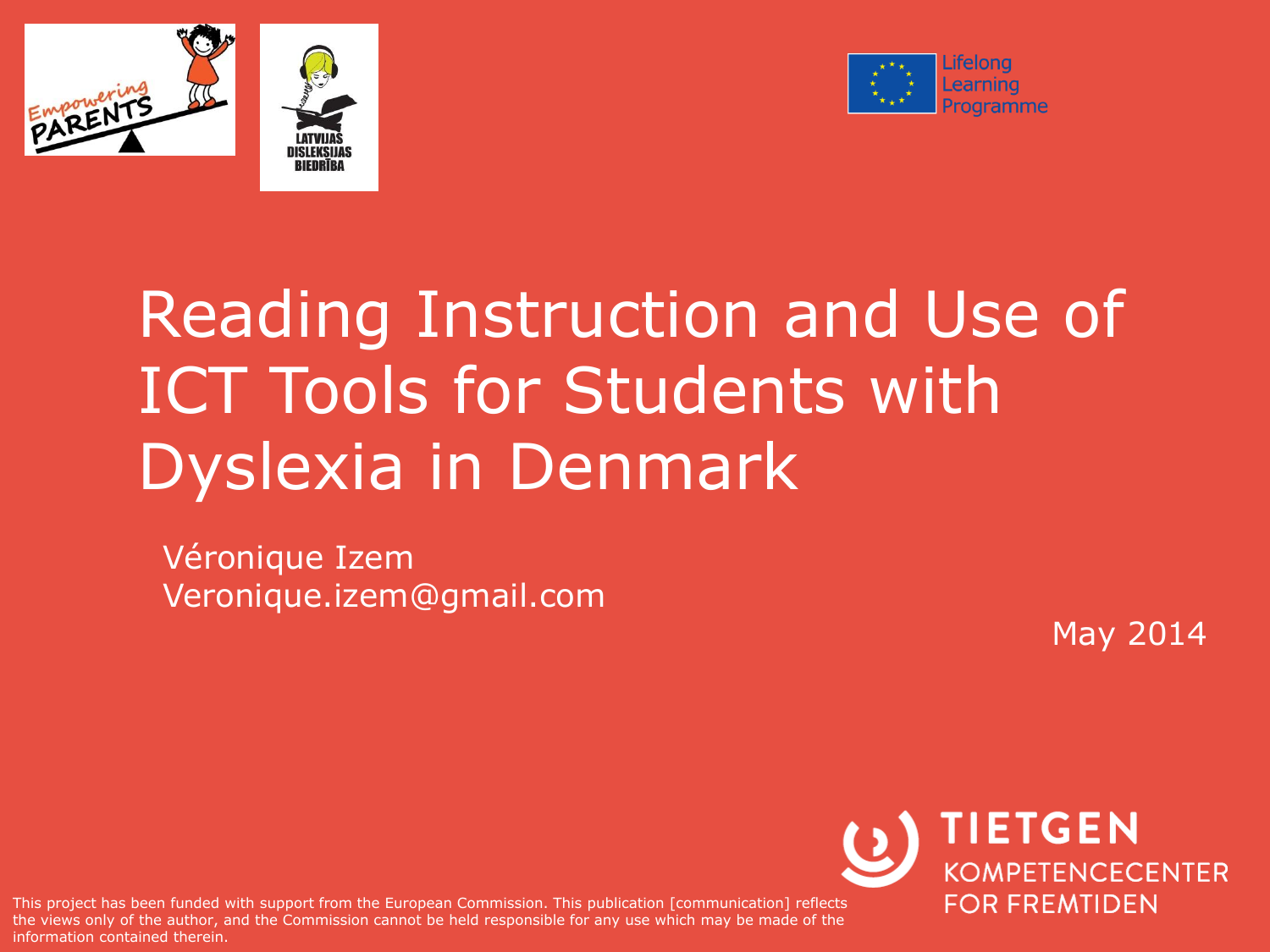



- **EXTE:** Limits for dyslexics in taking an education before 2002
- **ICT rucksack from 2002**

Program

- **Legislation protecting dyslexics**
- **From primary school to university**
- **Possibilities and limits**

#### ICT tools – demonstration

www.tietgen.dk/tkc This project has been funded with support from the European Commission. This publication [communication] reflects the views only of the author, and the Commission cannot be held responsible for any use which may be made of the information contained therein.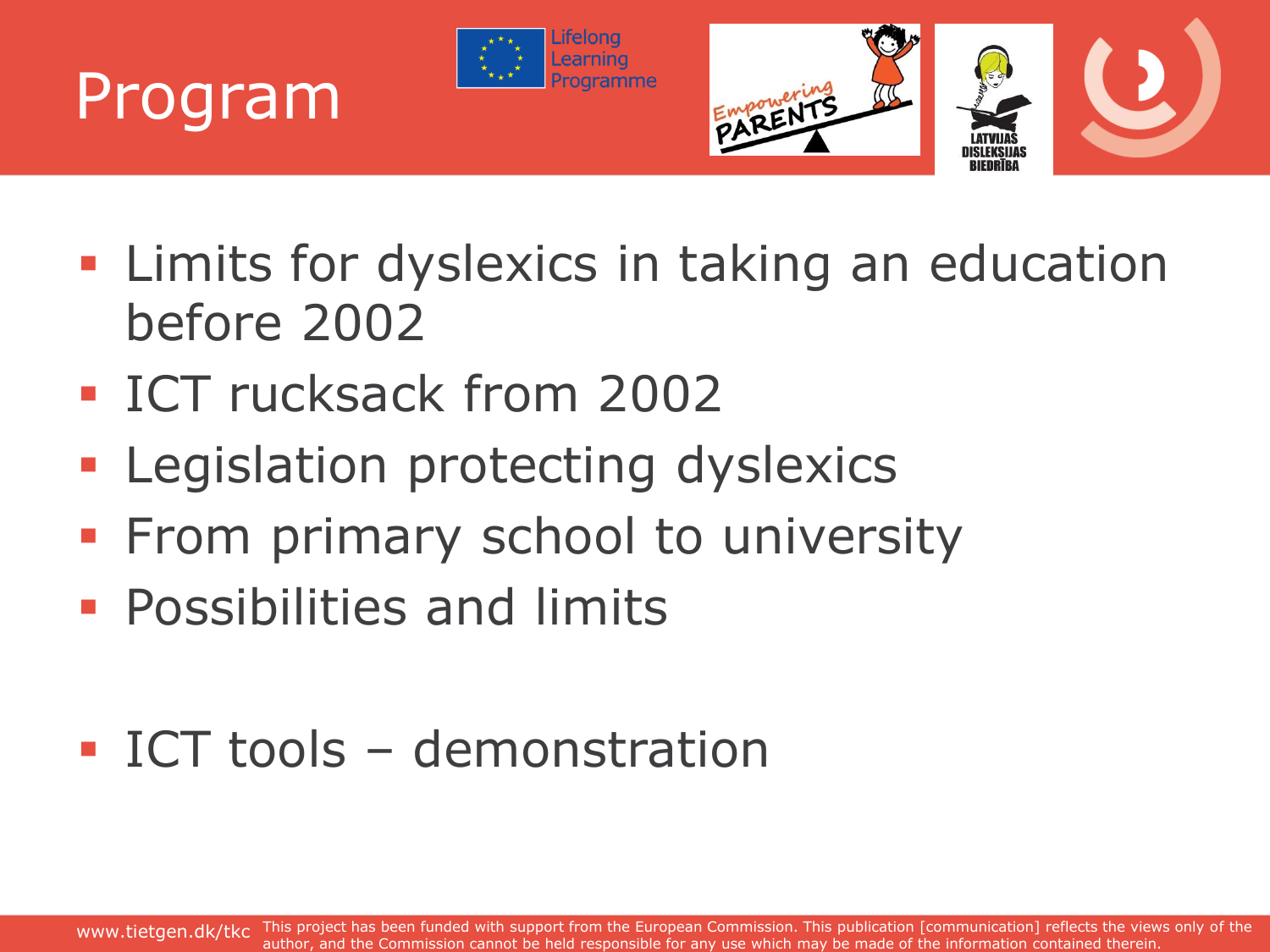# Denmark before 2002



**• Dyslexics did not receive any form of** reading and writing help



- **Very few dyslexics could complete an** education
- **Dyslexics were taught in special classes**
- **Exclusion**
- **Low self esteem**
- **Dependent of family members, friends etc.**

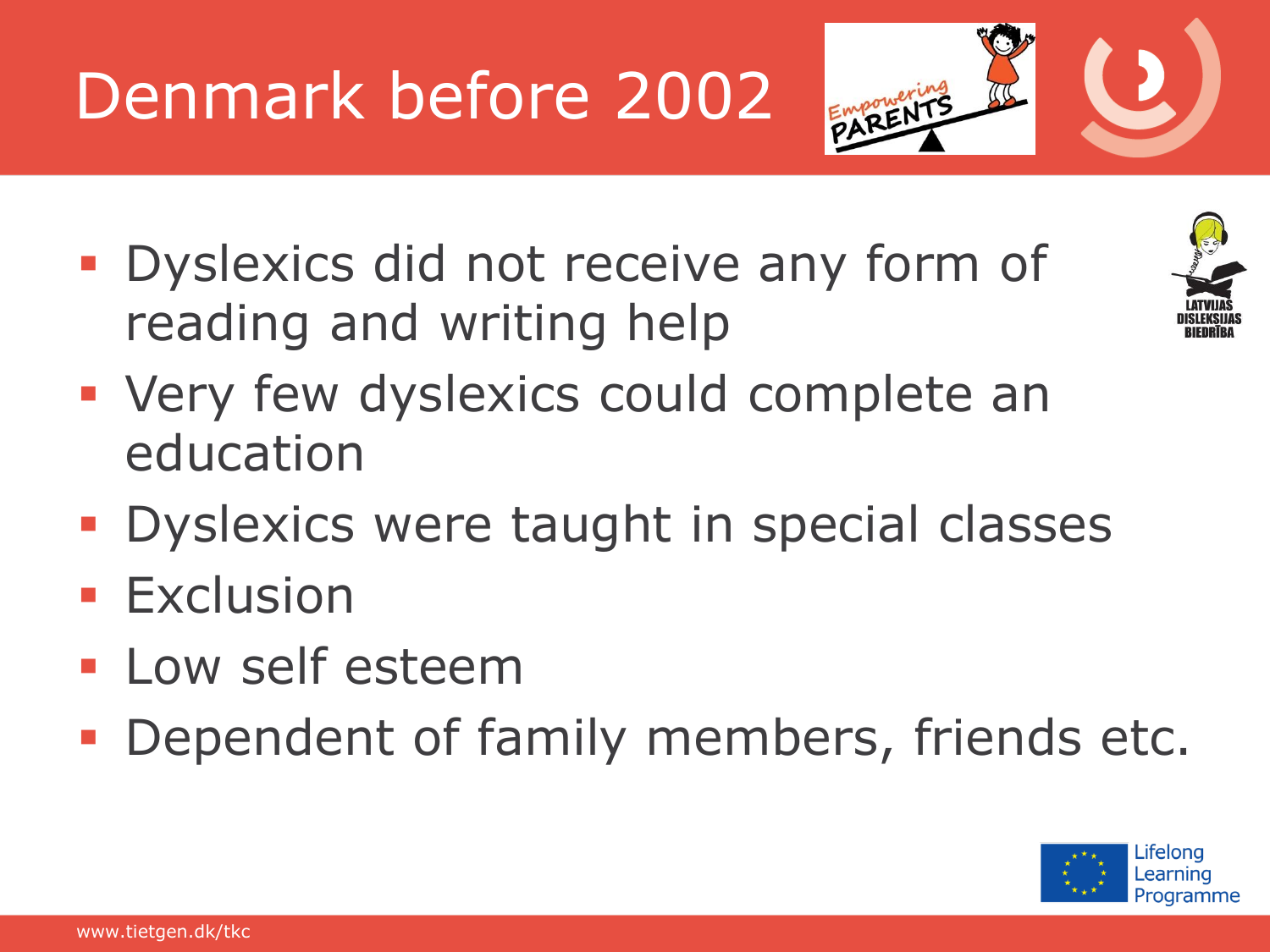# Denmark after 2002



- **ICT rucksack for dyslexics: Possibility to** get a computer, reading and writing programs, scanner etc.
- **Beginning of digitalization of teaching** material (only accessible to a few students)



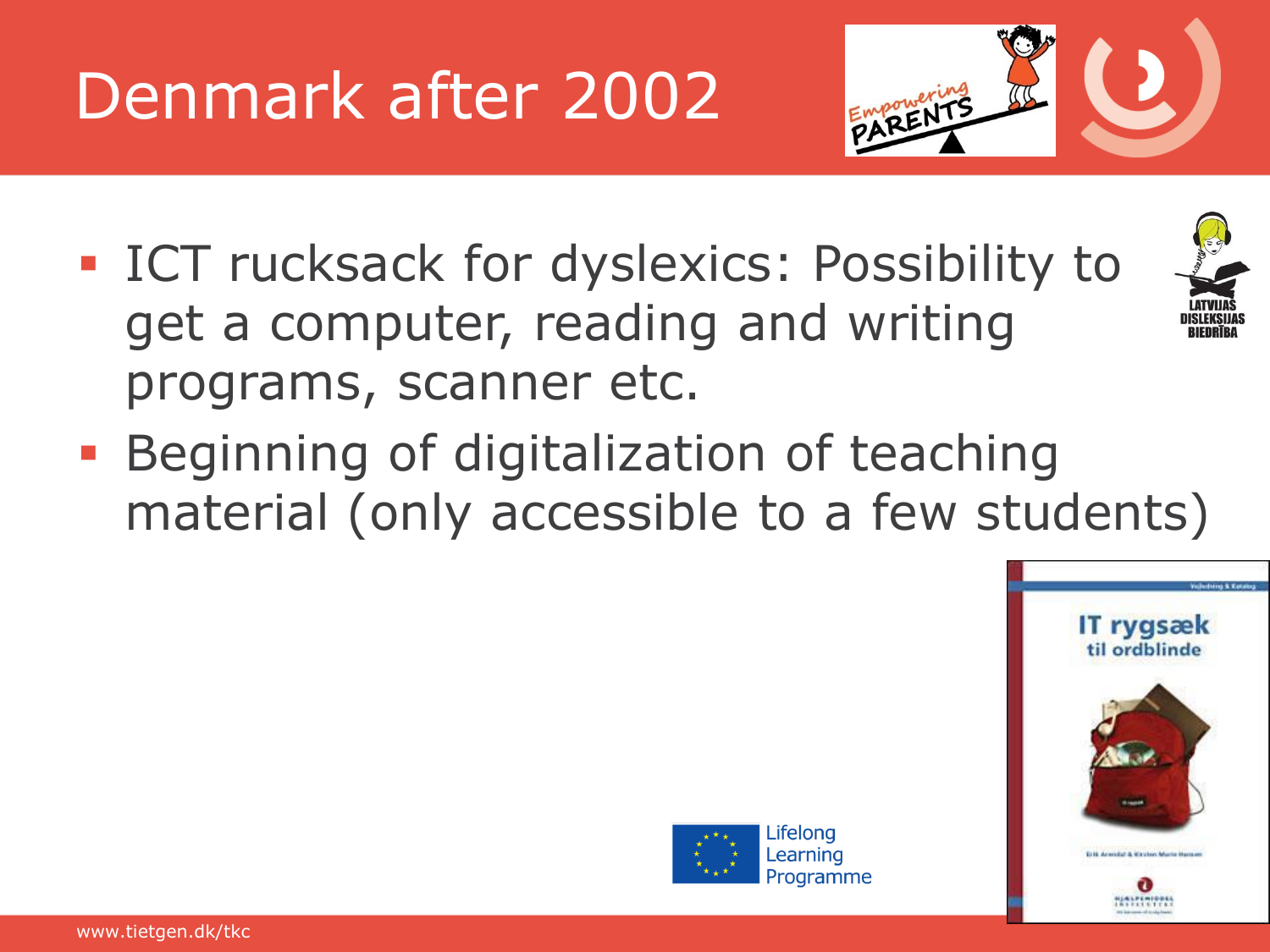# Limits of ITC rucksack



- **Teachers and parents did not know it** existed or how to get hold of one.
- **Teachers, pupils, parents did not know how** to use it.
- Heavy, very visible  $\rightarrow$  not inclusive.
- **Exams were not digitalized.**
- **ICT tools were not authorized at the final** exams.



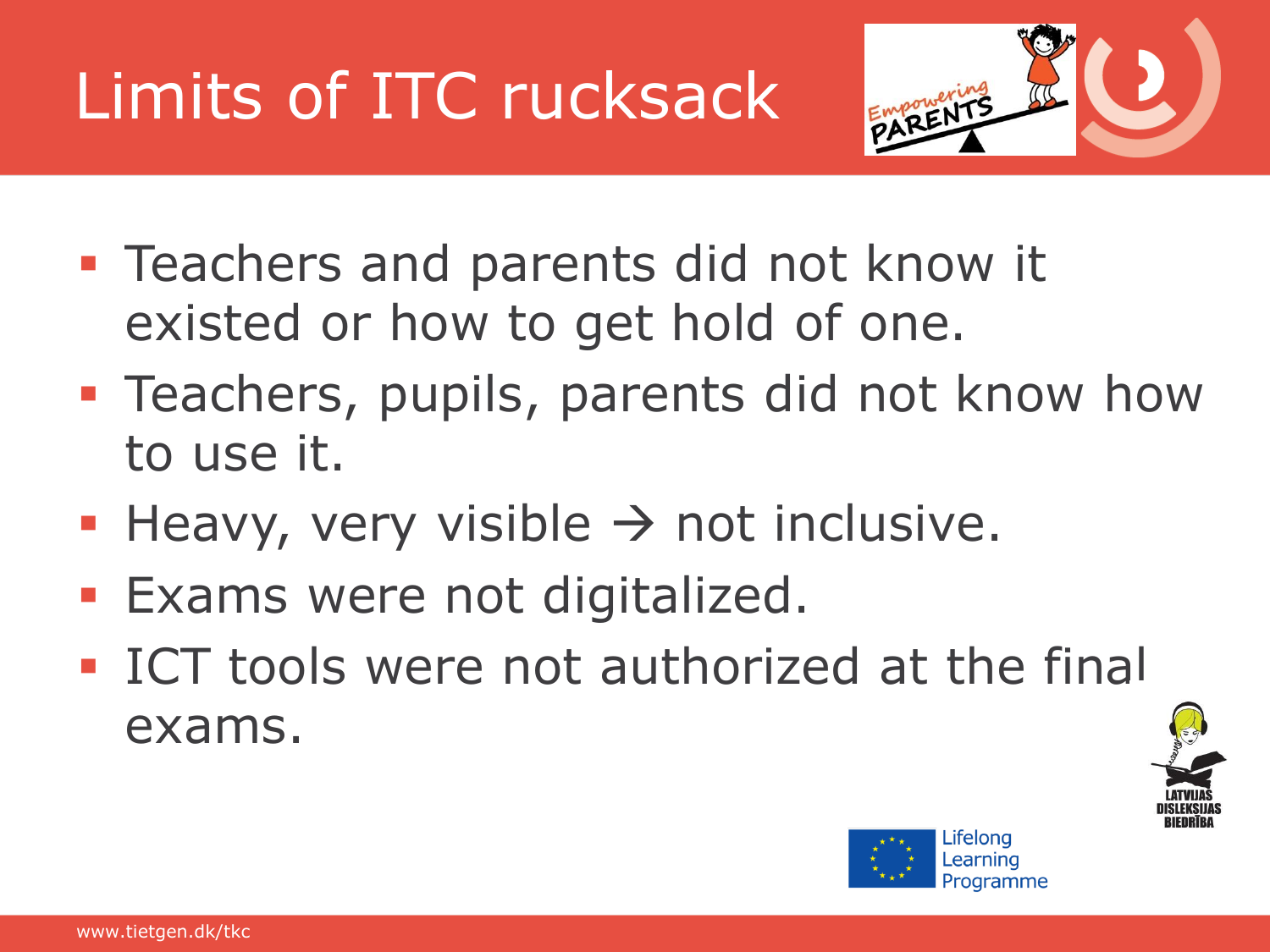#### **CONVENTION on the RIGHTS of PERSONS with DISABILITIES**



The United Nations Convention on the Rights of Persons with Disabilities became effective in **May 2008**. Its purpose is to ensure that the estimated 650 million people with disabilities **worldwide** can enjoy the **same rights and opportunities as everyone else**, and lead their lives as **full citizens** who can make valuable contributions to society. It is wide ranging and covers civil, political, economic, social and cultural rights.

Denmark signed the [convention i](http://www.un.org/disabilities/convention/conventionfull.shtml)n August 2009.

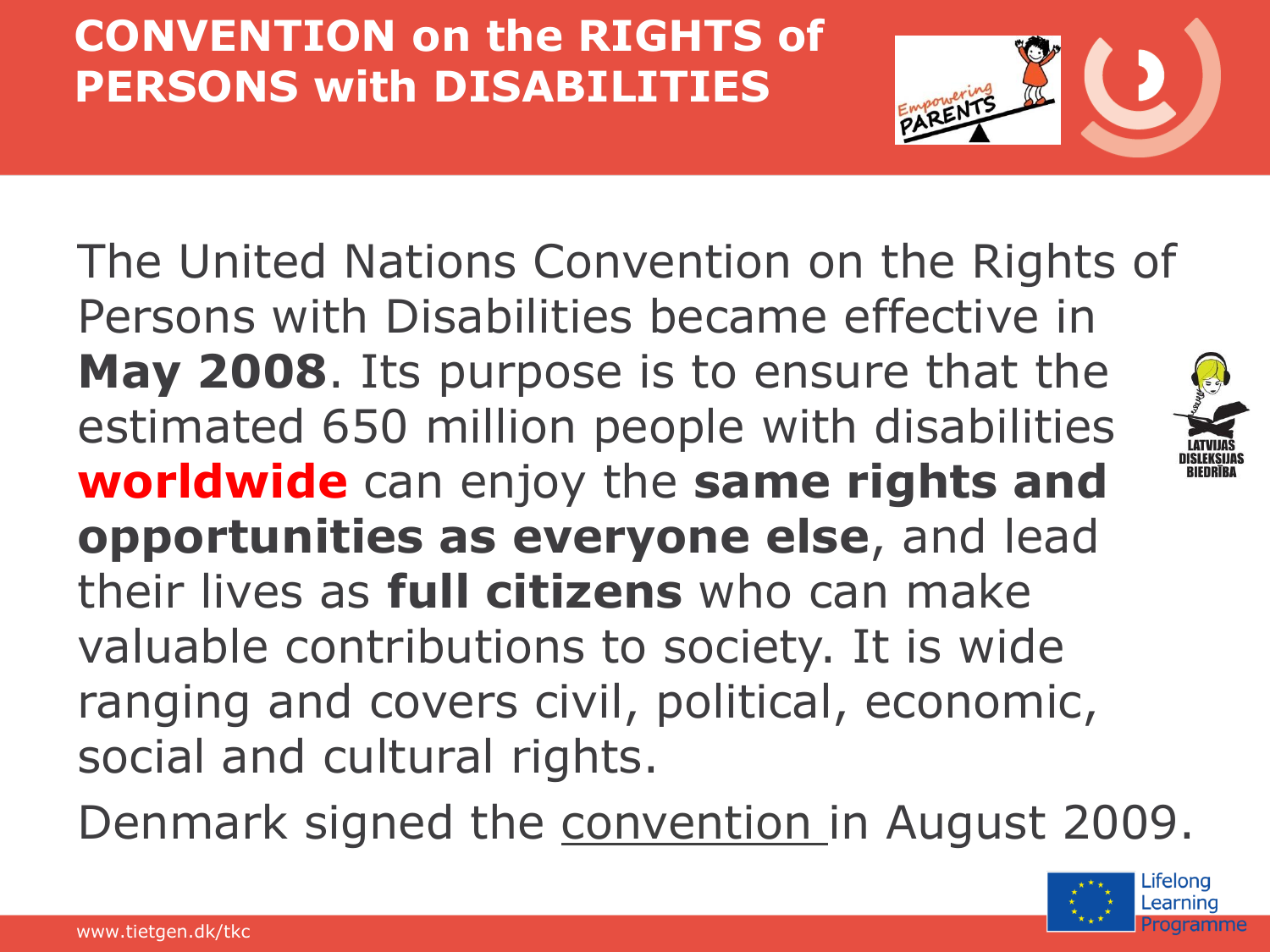# **Princips of the Convention**

- **Freedom to make their own choices and be** independent of others
- **Non-discrimination**



- **Full and effective participation and inclusion in** society
- **Respect for difference and acceptance of** persons with disabilities as part of human diversity

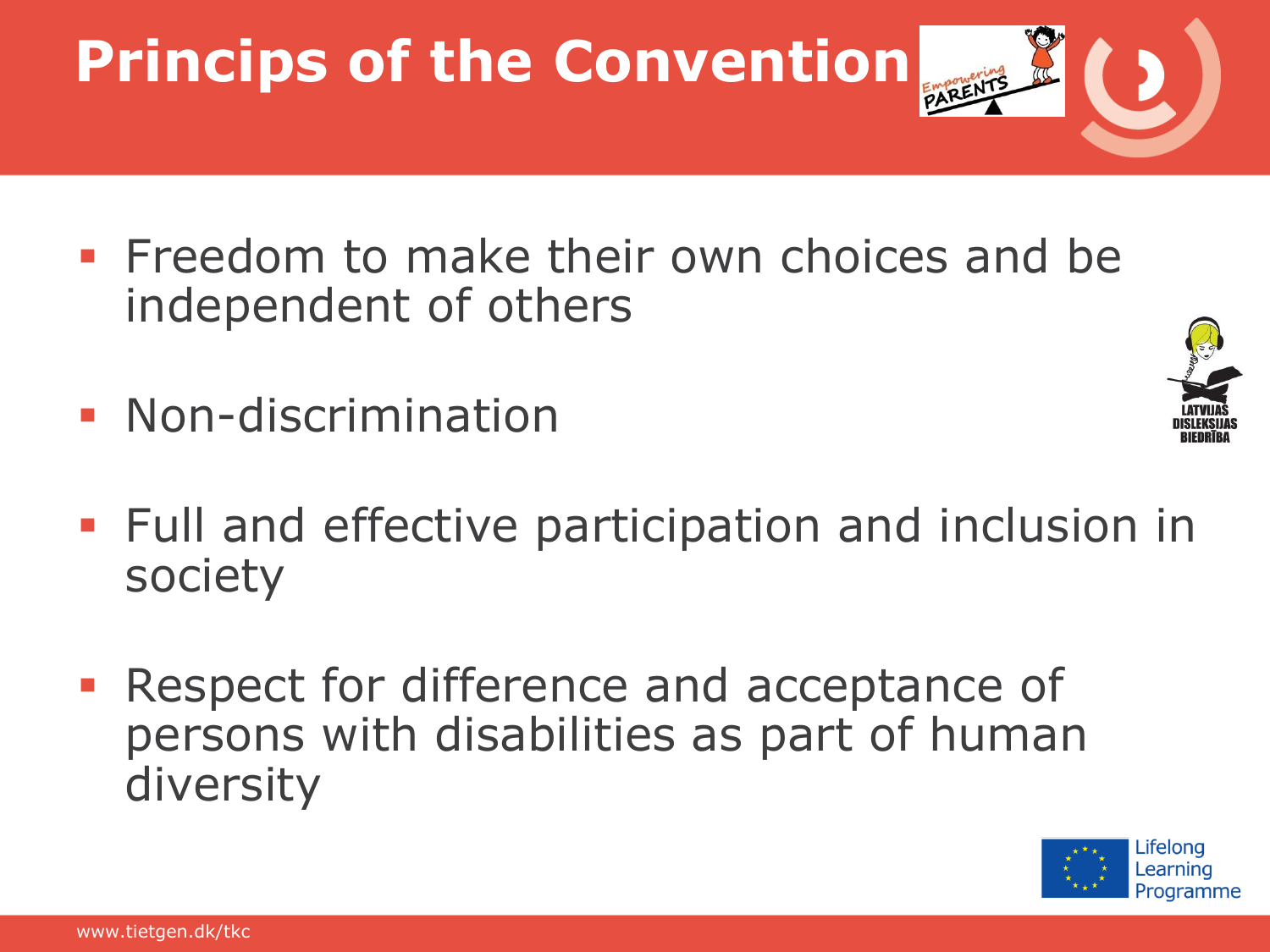## Municipal primary and lower secondary school's purpose § 1

• The purpose of school is NOT to teach students to read, but more generally to "provide students with **knowledge and skills**  that **prepare** them for **further education**  and make them want to learn more," and also to "develop working methods and create opportunities for experience, and absorption, so that students develop **awareness, imagination and confidence** in their own abilities and background to commit themselves and act. "

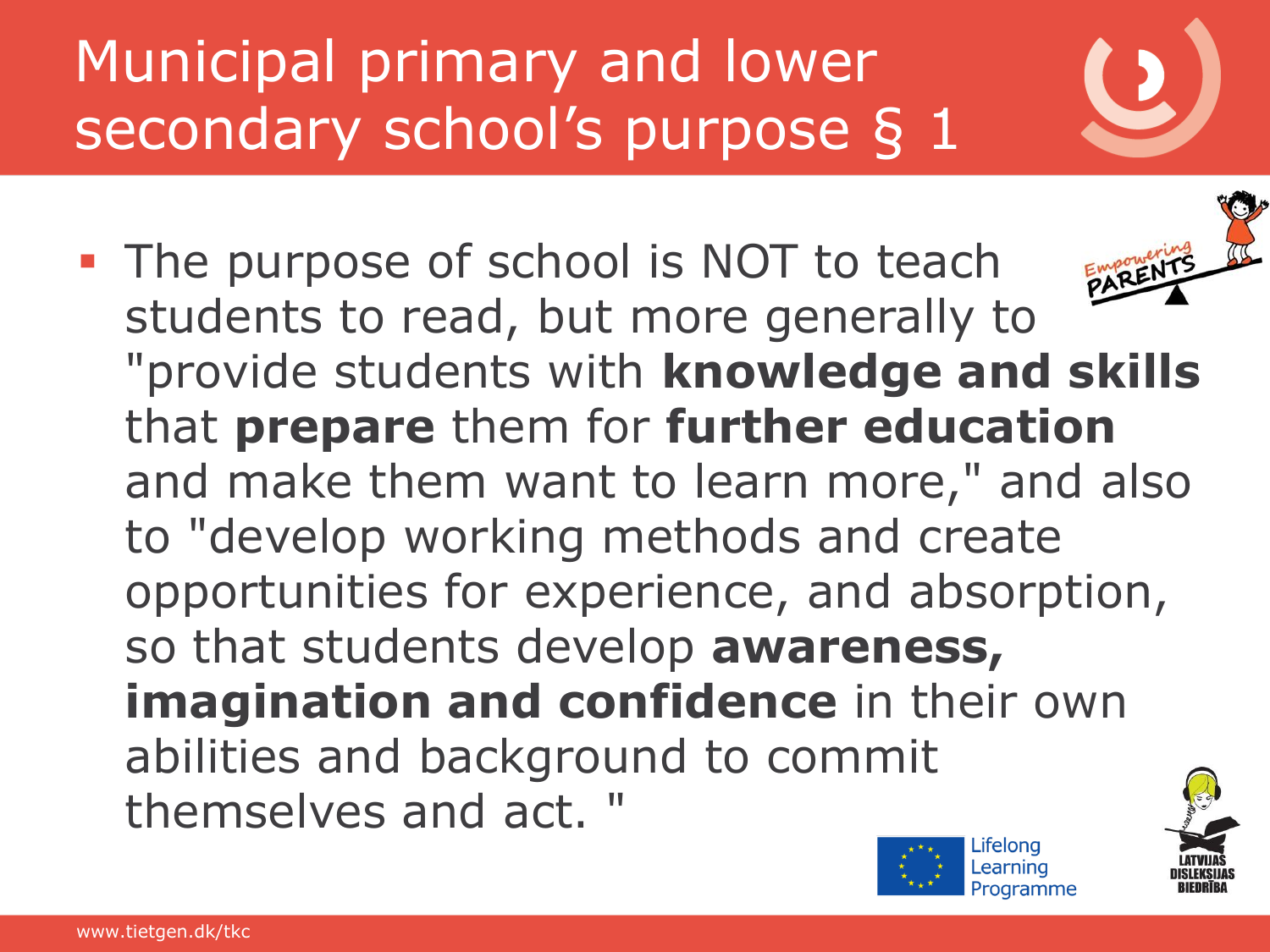## Individual student's needs and condition - Act § 18

#### …. "the choice of teaching and working methods, teaching aids and selection must in all subjects according with the public school purposes, objectives of subjects and topics and **varied to match the individual student's needs and conditions."**



mpowerin<br>ARENT

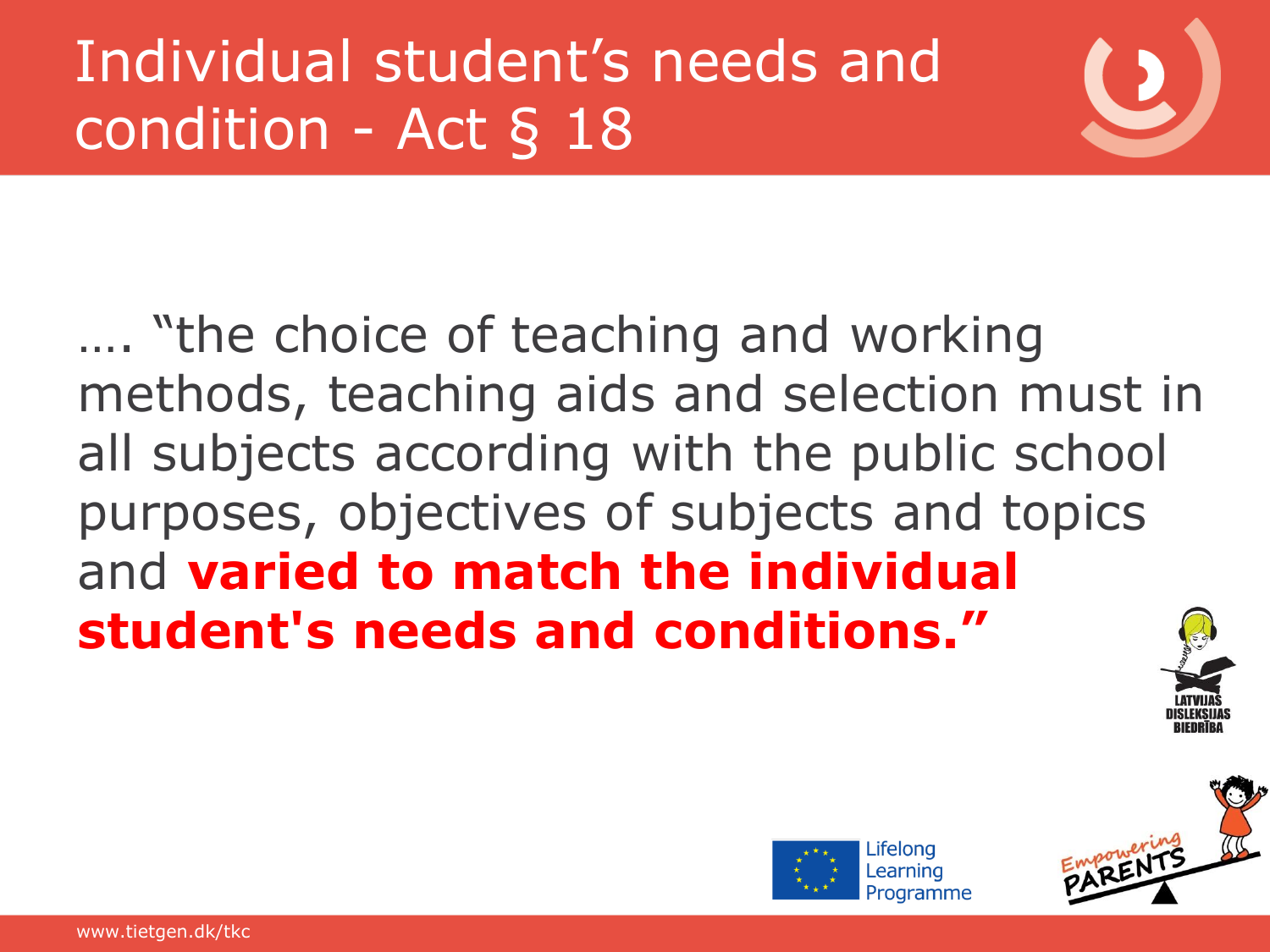## Special Educational Assistance



- An ICT rucksack, which consists of a PC, for example, reading and writing programs and training how to use them.
- **Study help", for example help in writing** assignments.
- **Specially-designed study materials, study** books in particular electronic format that the computer can read (NOTA).





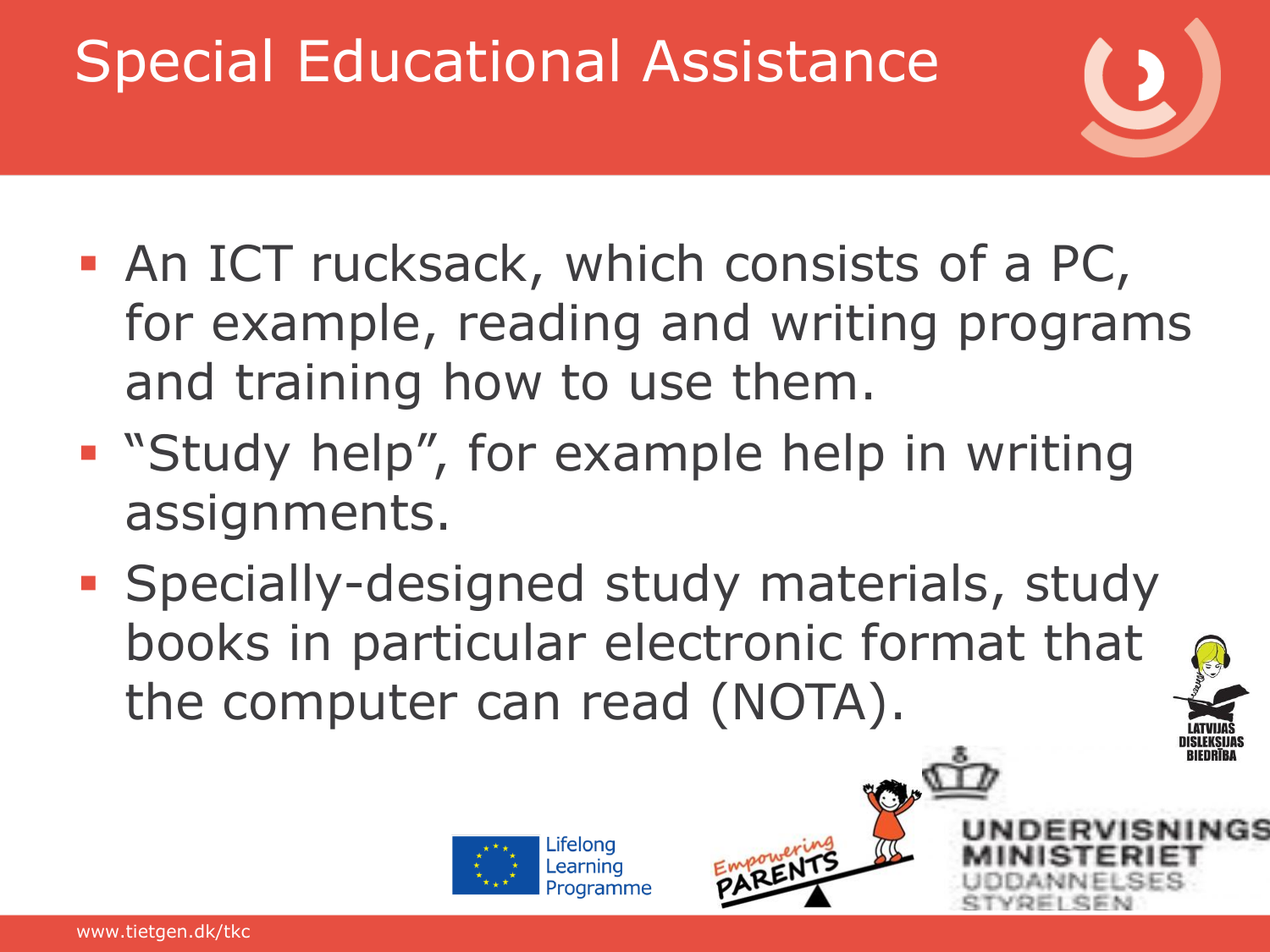## Higher education

- **SPS**
- **Study help**
- **Digitalization**
- **ICT** (computer, tablets, smartphones)
- **BYOD Bring your own device**





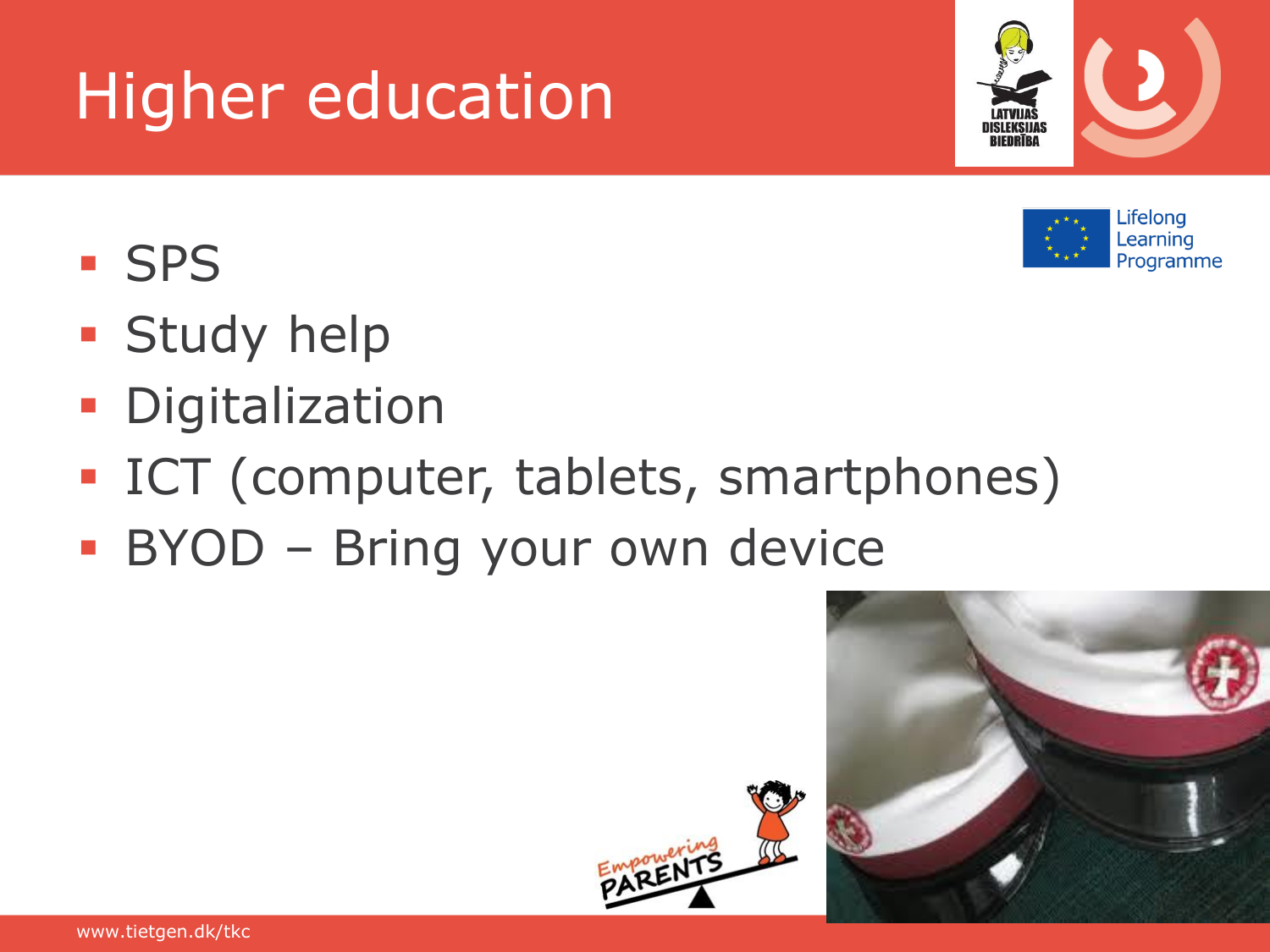## Special educational programs for dyslexics

- **Municipal primary and lower secondary** school
- **Special and reading classes**
- **Upper secondary shorter general education** program for dyslexics
- **Basic vocational course for dyslexics**
- **9th form/grade for dyslexics**
- Ordblinde efterskole = Independent boarding school for lower secondary students for dyslexics





Lifelona Learning Programme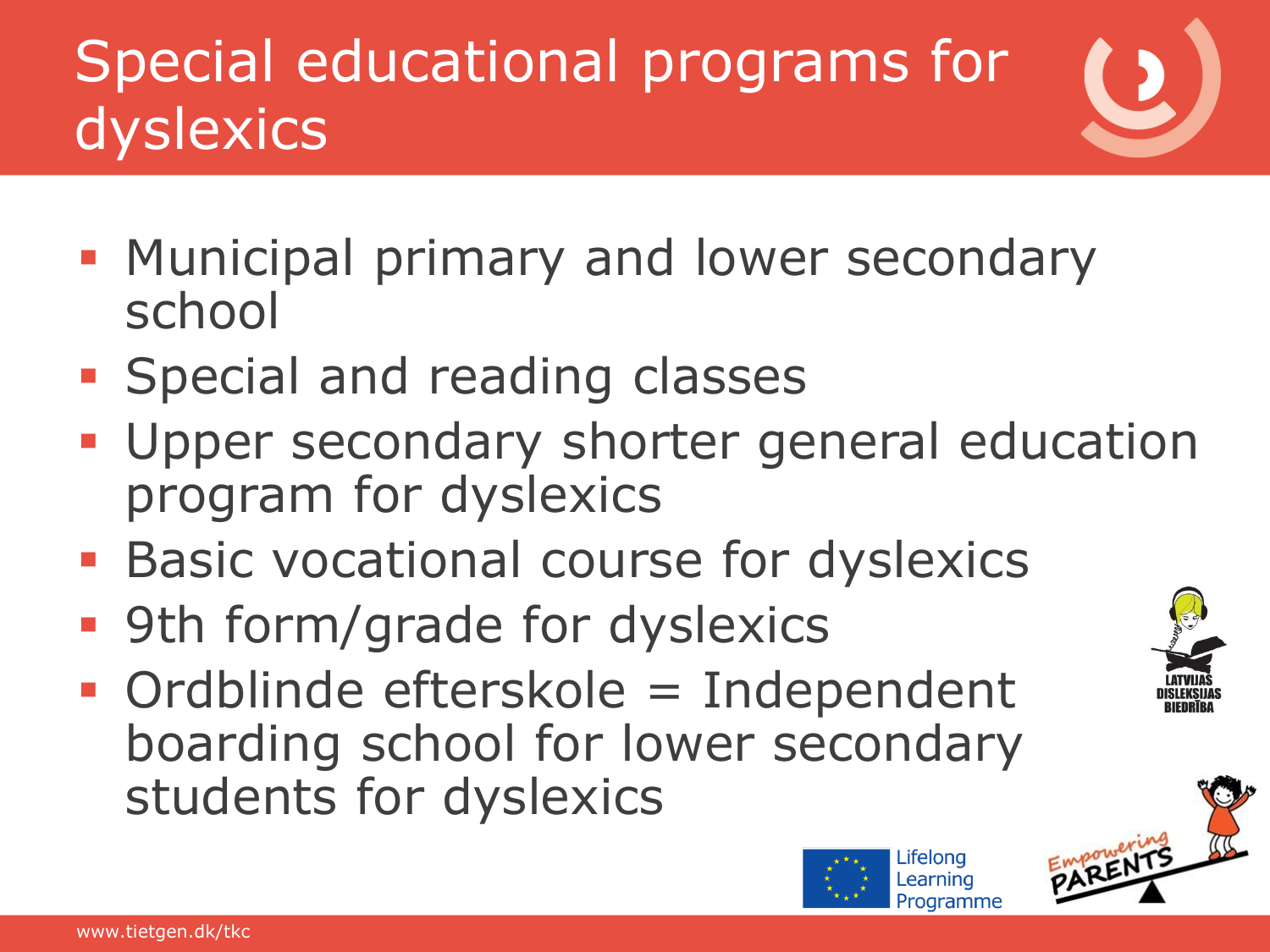#### [Dyslexic Education for adults, §](https://www.retsinformation.dk/Forms/R0710.aspx?id=25011) [1](https://www.retsinformation.dk/Forms/R0710.aspx?id=25011) ... to improve the participant's option to use compensatory strategies and methods that increase the participant's ability to function in employment, education, community and private life.



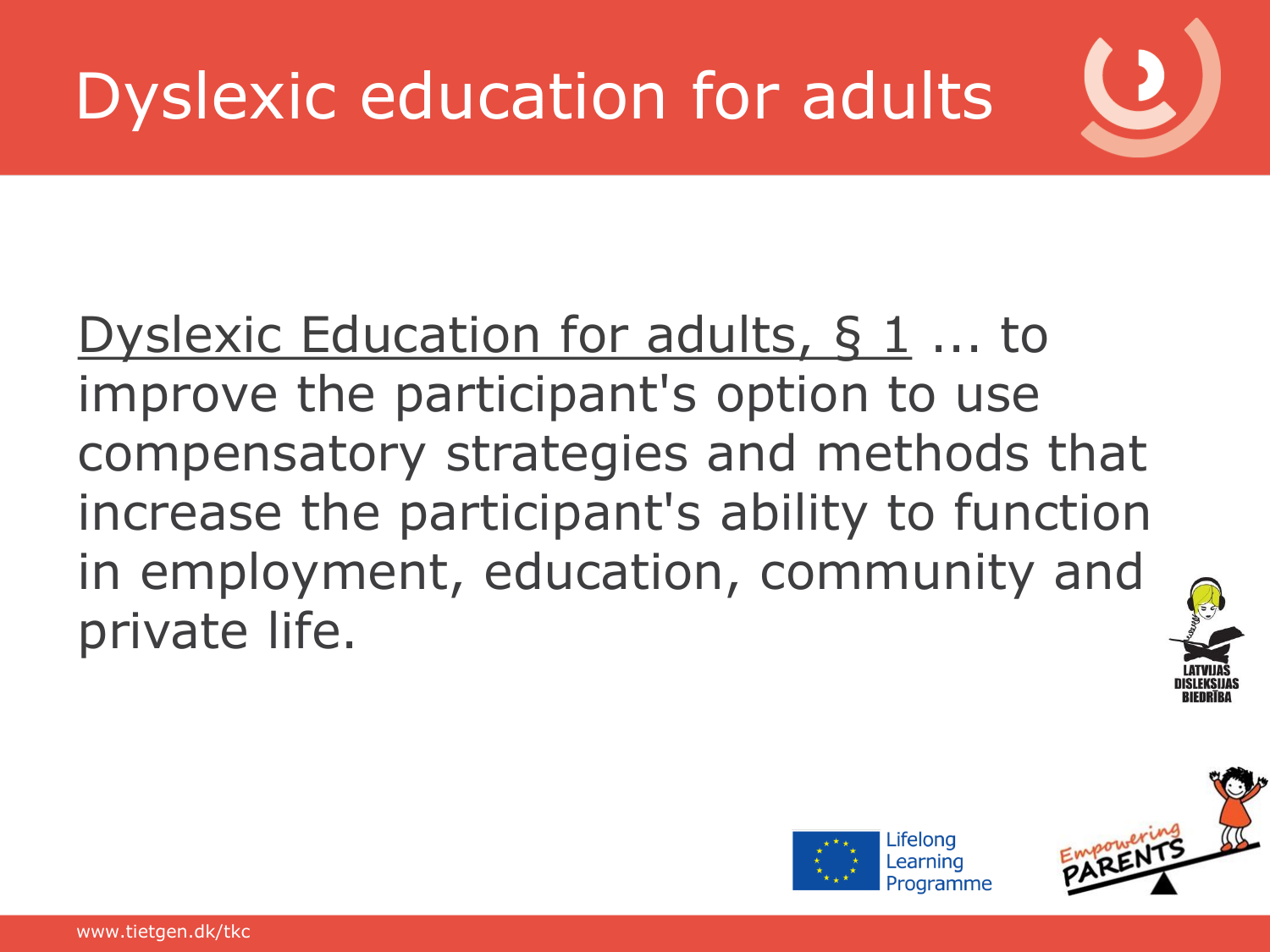#### The municipal social administration – [everyday life](http://www.hokbh.dk/hjaelpemidler/stoettelovgivning/Oversigt/#beskæftigelse)







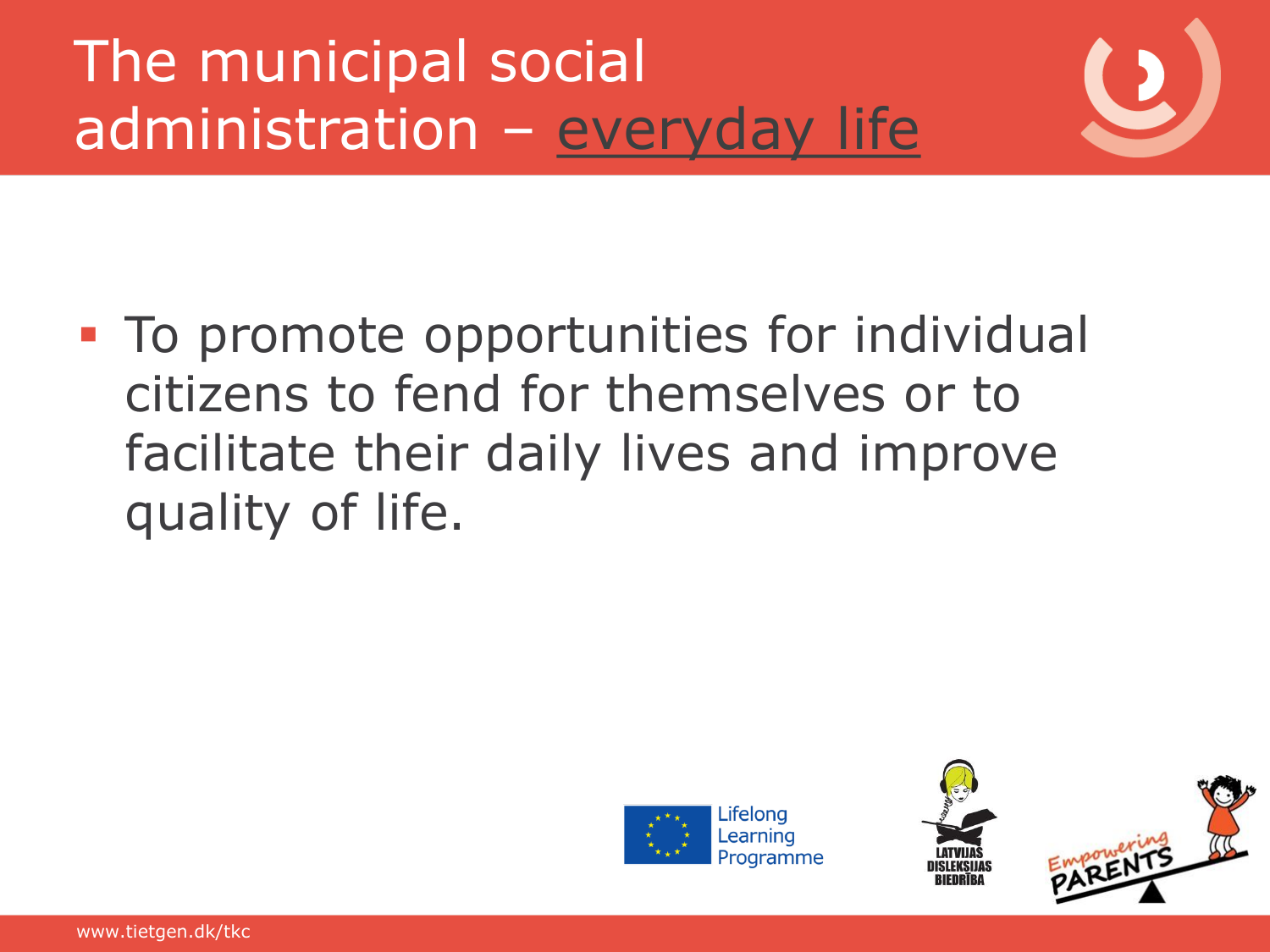# Digitalization







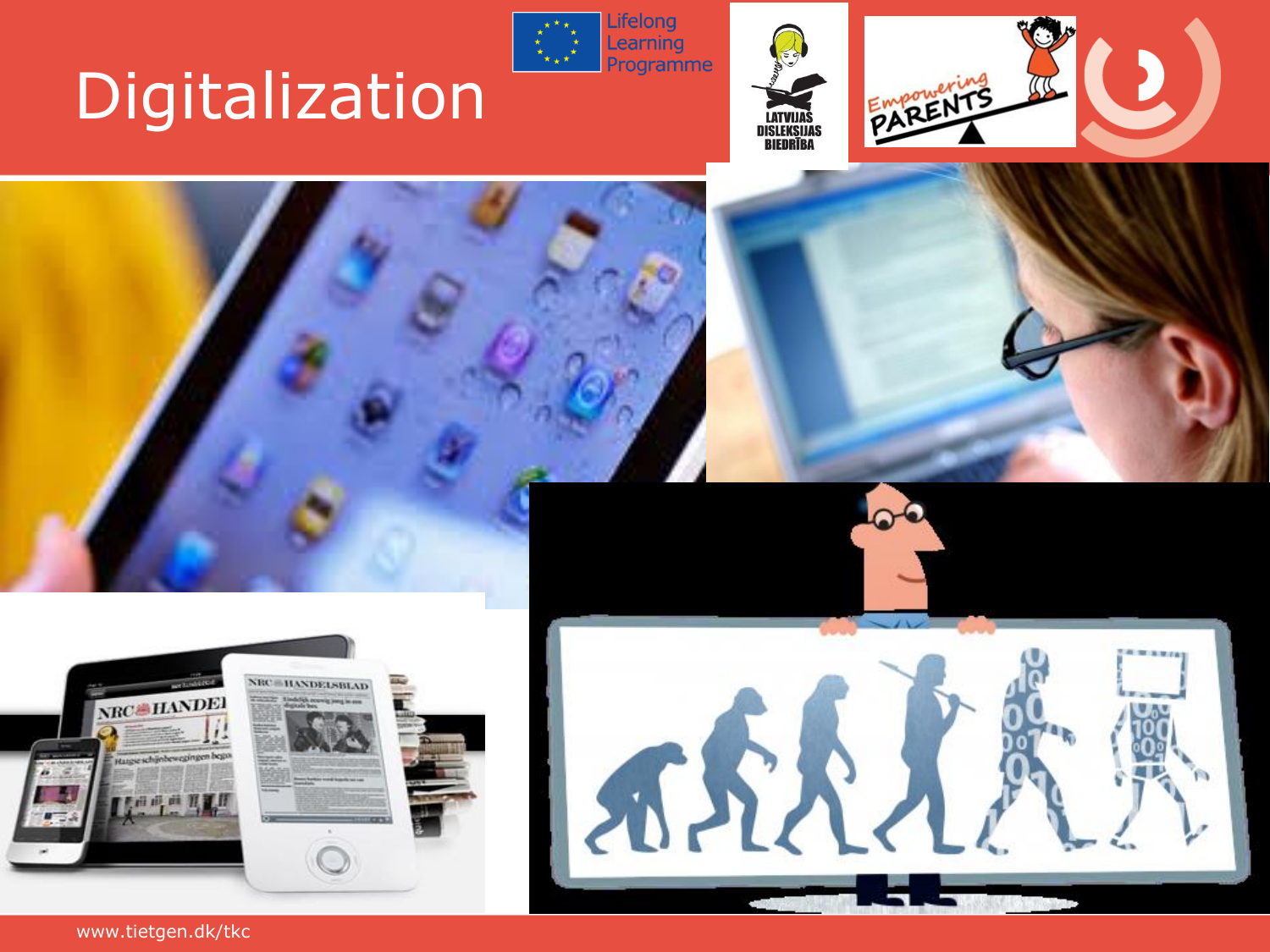## Municipal primary and lower secondary school

- ICT tools for all pupils  $=$  inclusion
- **IPads**
- **New view of reading and evaluating**
- **Digitalized teaching material** (materialebasen)
- **Differentiated teaching (Case Fatma)**



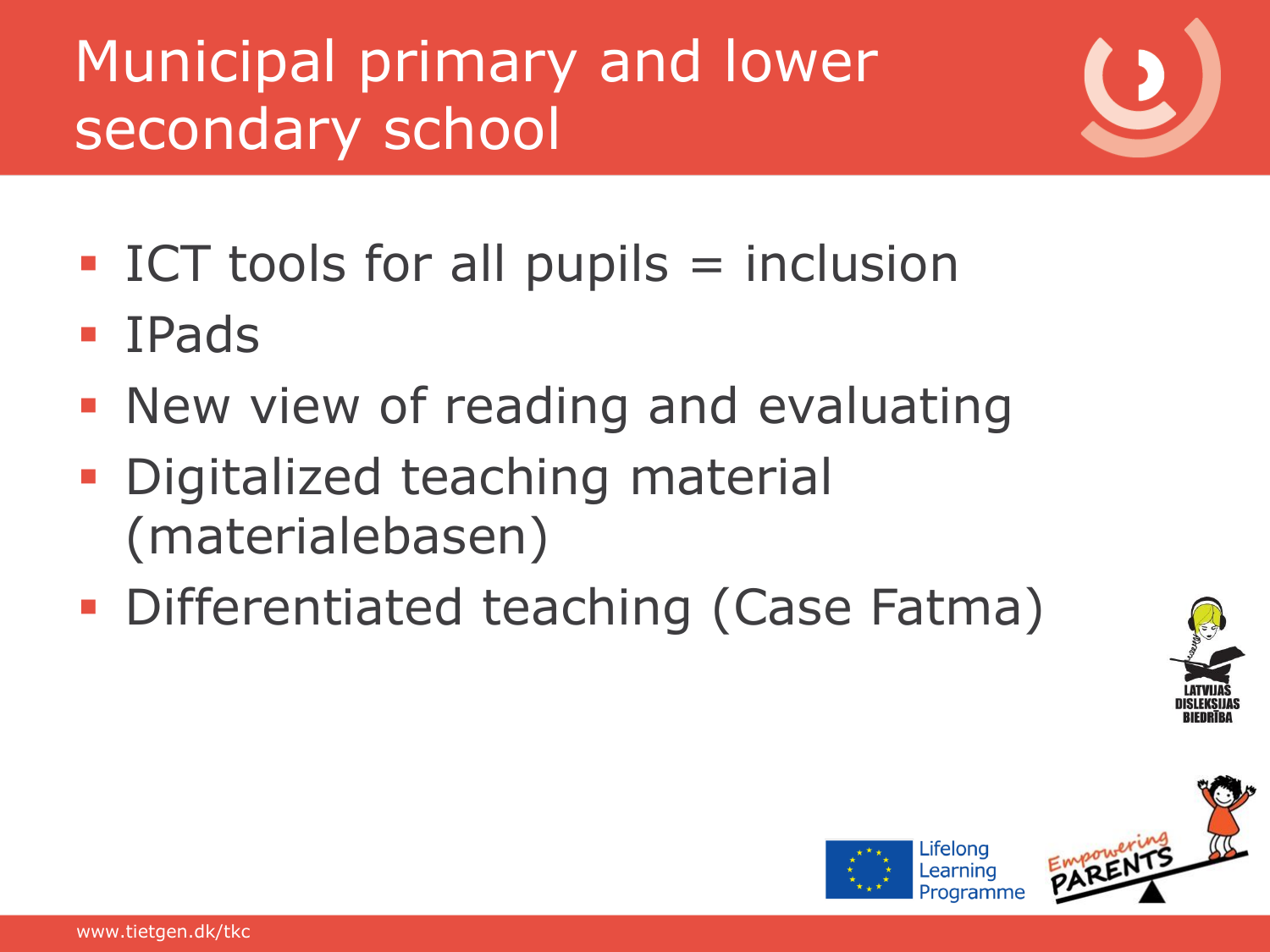## Differentiated teaching



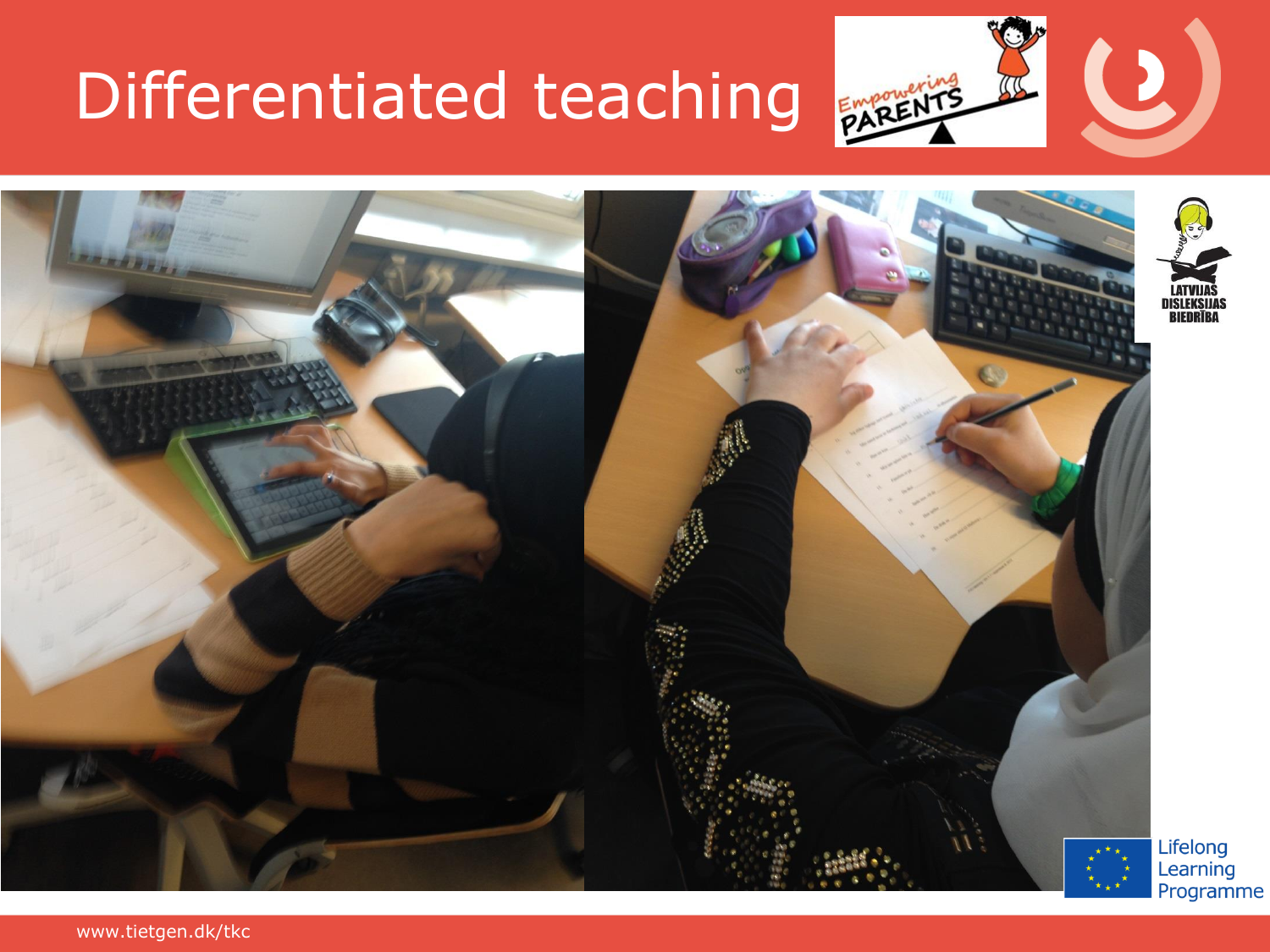**• Digitalization of final exam** 

**ICT tools allowed for the exams:** 

Text to speech for the reading comprehension, [speech to text](http://www.uvm.dk/Uddannelser-og-dagtilbud/Folkeskolen/Afsluttende-proever/~/media/UVM/Filer/Udd/Folke/PDF12/Afsluttende proever/121126 Vejledning om fravigelse af bestemmelserne ved folkeskolens afsluttende proever 26 nov.ashx) for the essay, and word prediction for the [dictation](http://www.folkeskolen.dk/539379/ordblinde-kan-faa-it-hjaelp-til-retskrivningsproeven).







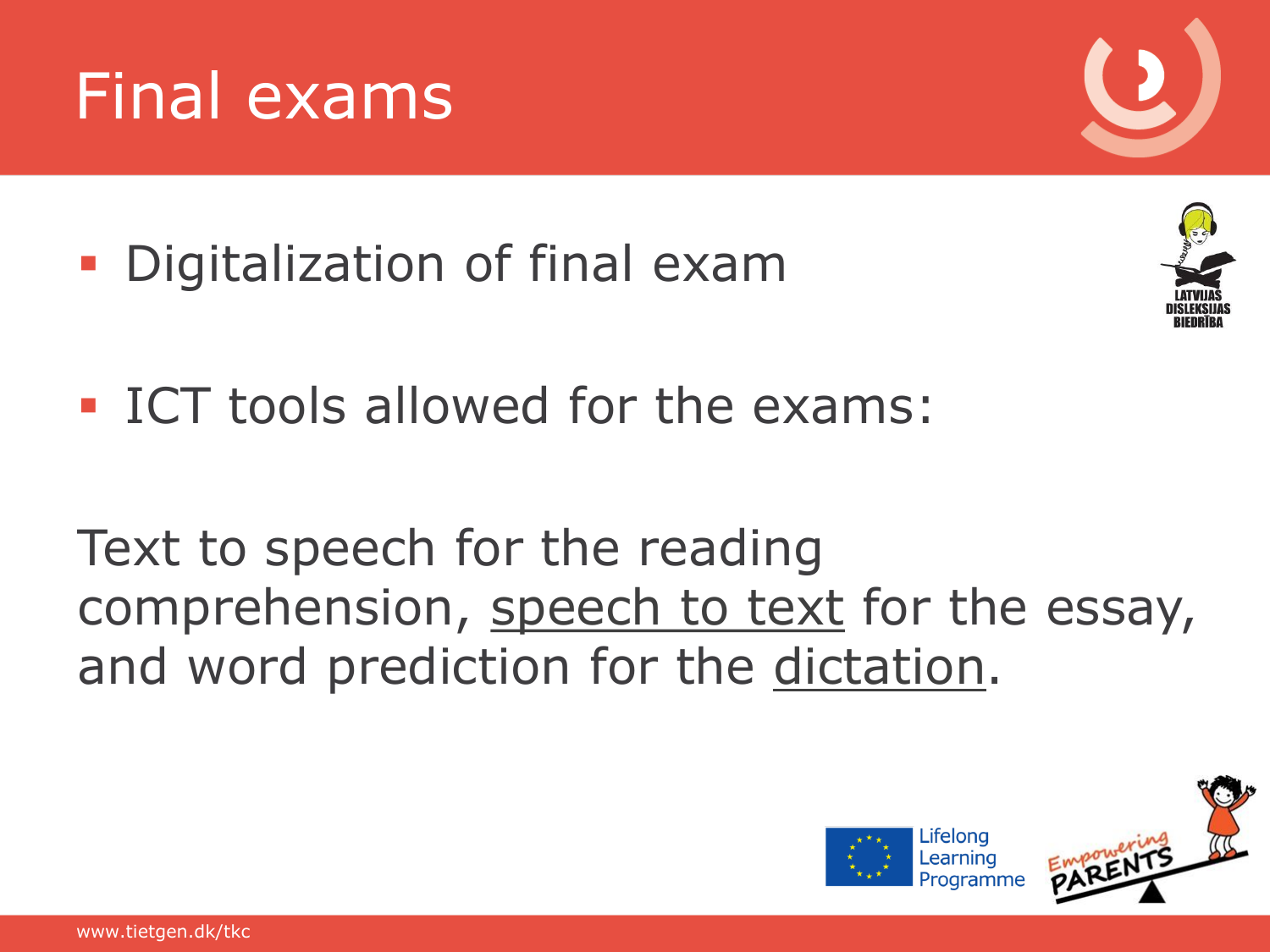

#### [Easy access to digitalized test](https://testogprøver.dk/)



Empowering



Learning Programme

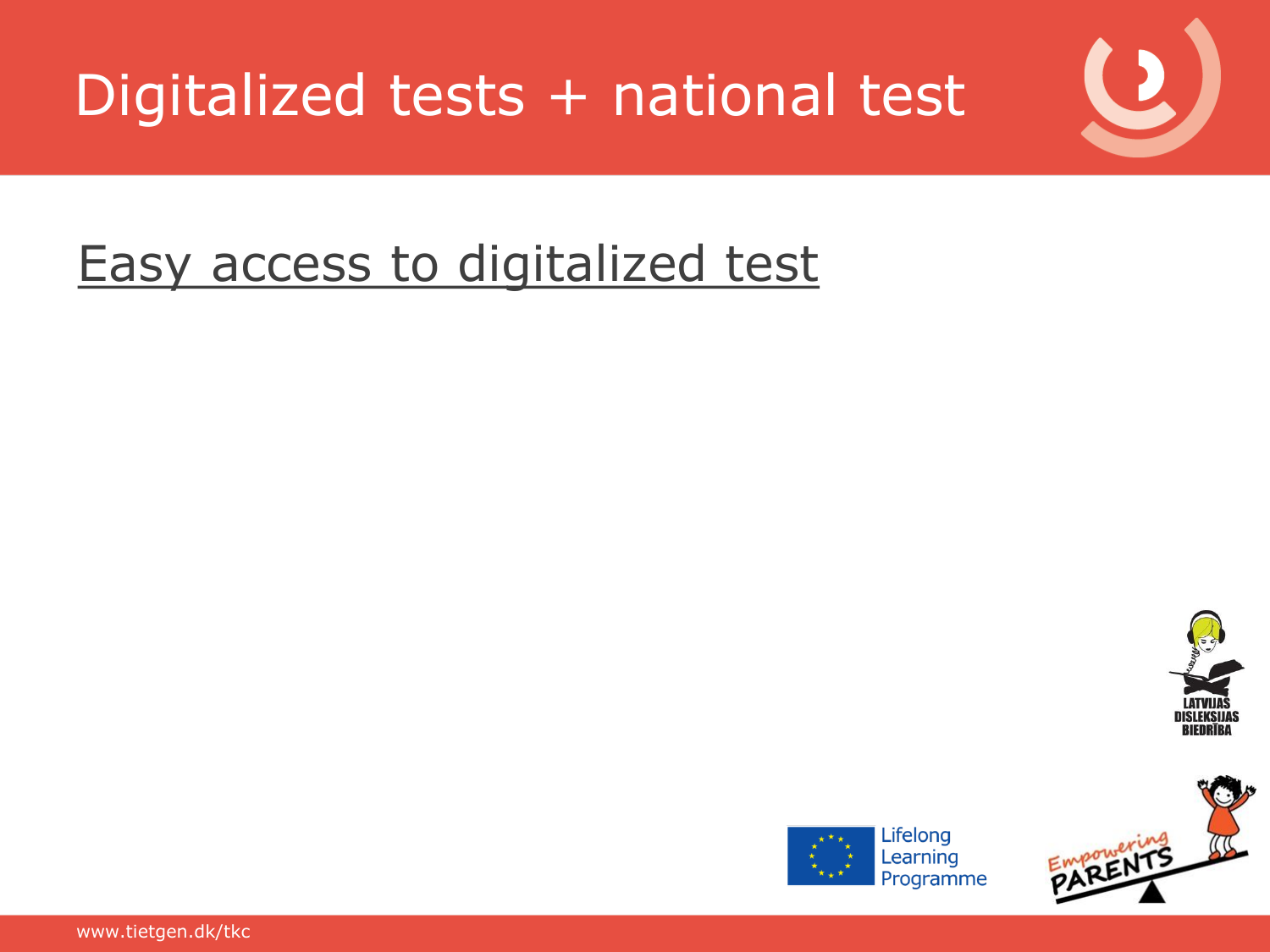# NOTA – Digital library



- **[From August 2013 any](http://www.nota.nu/nota-skal-producere-studieboeger-0) [teaching](http://www.nota.nu/nota-skal-producere-studieboeger-0) [material](http://www.nota.nu/nota-skal-producere-studieboeger-0)** [can](http://www.nota.nu/nota-skal-producere-studieboeger-0) [be](http://www.nota.nu/nota-skal-producere-studieboeger-0) [digitalized](http://www.nota.nu/nota-skal-producere-studieboeger-0)
- **[Ministry](http://uvm.dk/Uddannelser/Folkeskolen/I-fokus/Oeget-anvendelse-af-it-i-folkeskolen/Puljen-til-digitale-laeremidler?smarturl404=true) [of Education and Youth](http://uvm.dk/Uddannelser/Folkeskolen/I-fokus/Oeget-anvendelse-af-it-i-folkeskolen/Puljen-til-digitale-laeremidler?smarturl404=true)**



**SPS** 





Lifelong Learning Programme

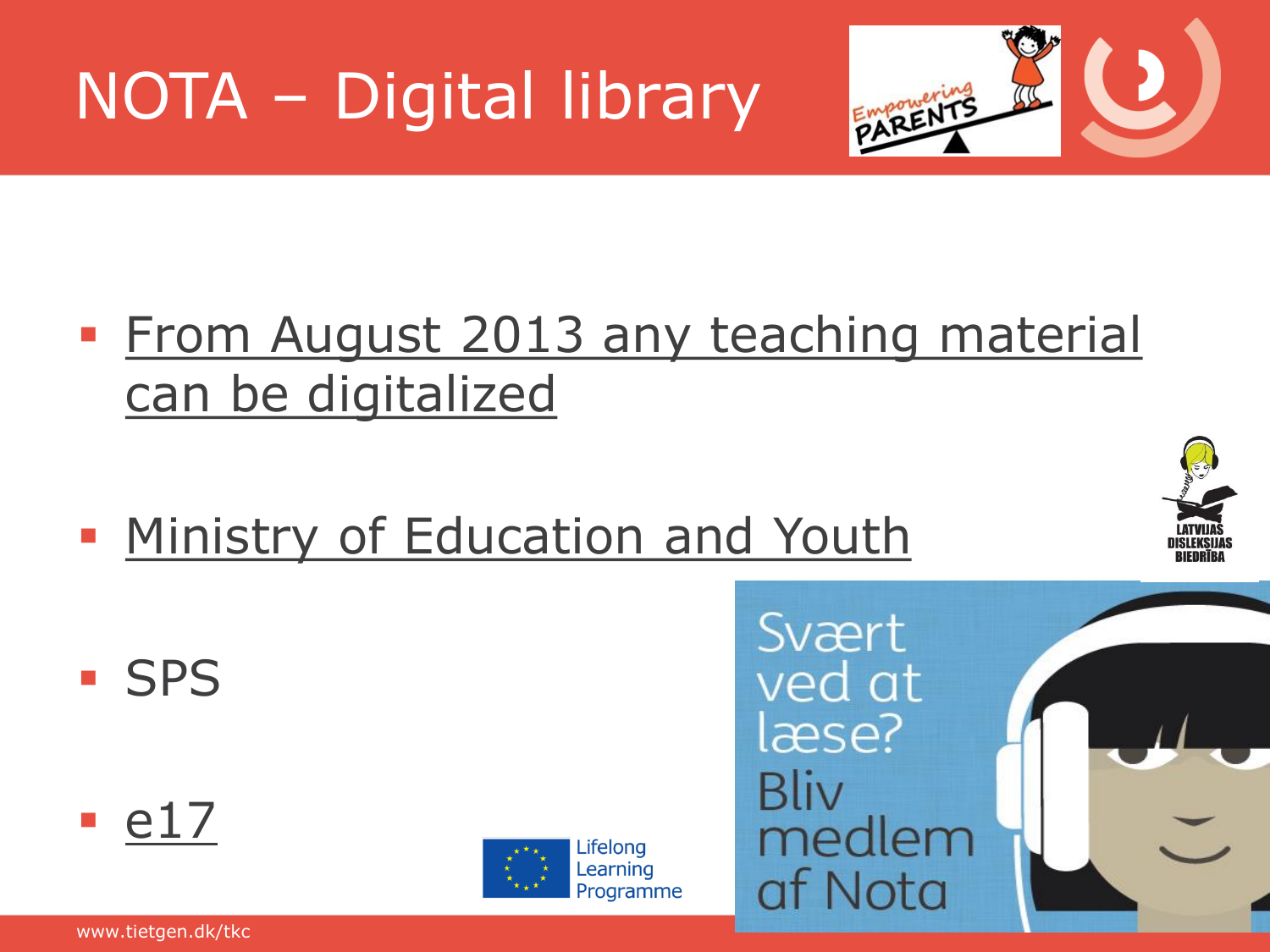## ICT tools











**COLOR** 









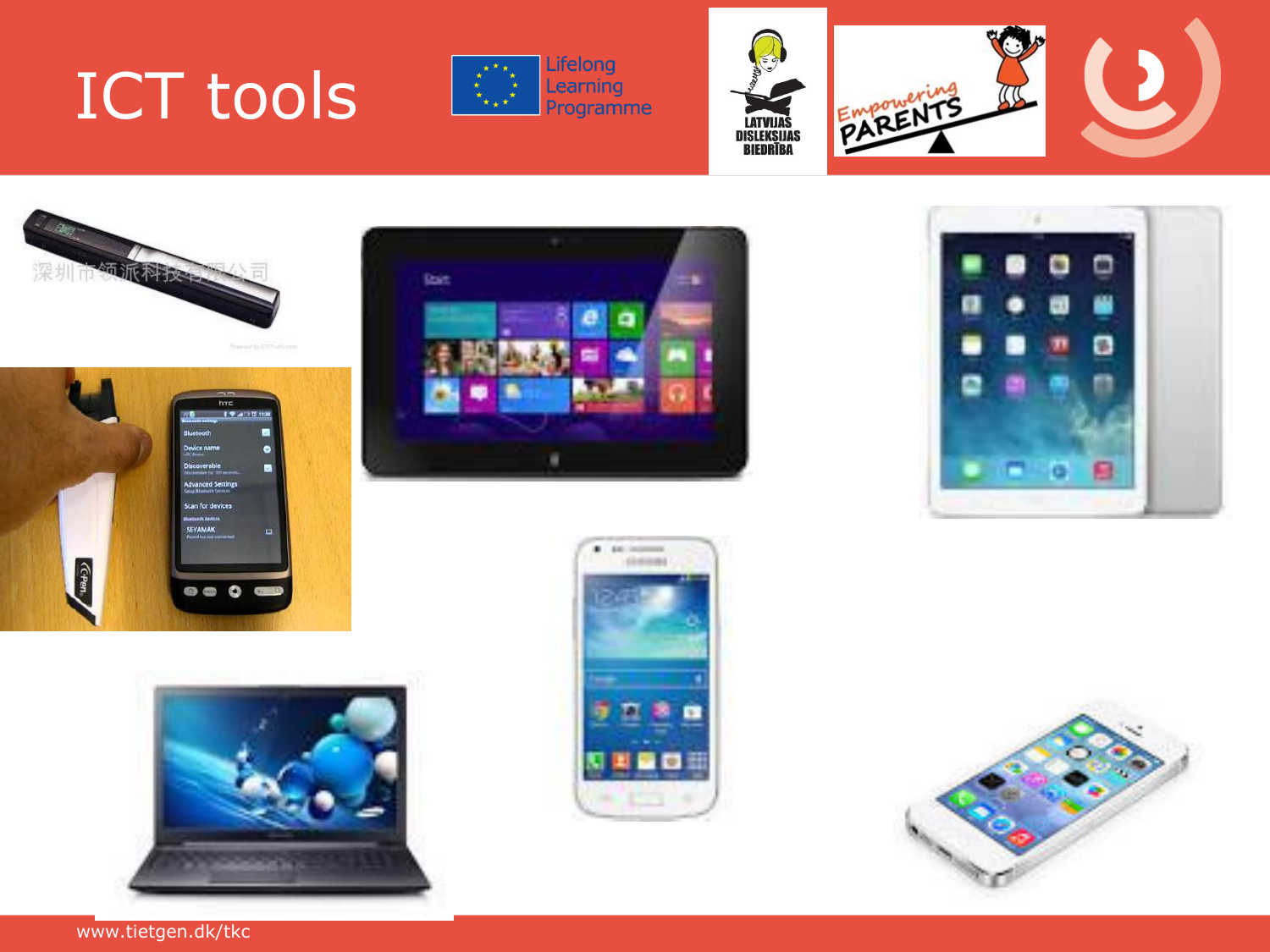## Possibilities no matter hardware

- Digitalization scanning (OCR)
- **Electronic / online dictionaries**
- Digital books and teaching materials
- **Text to speech (eventually sound files)**
- **Speech to text**
- Word prediction





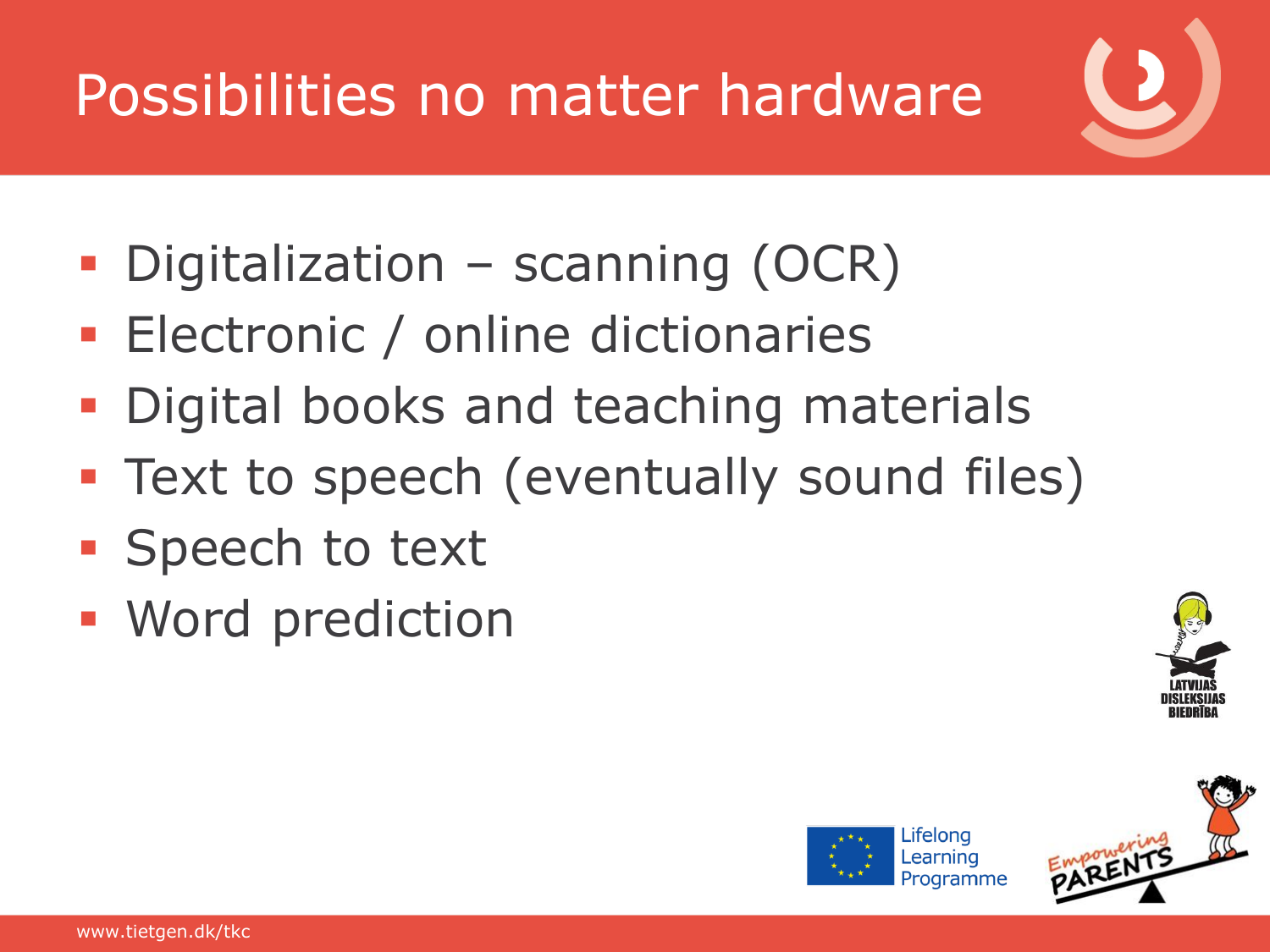

- Word, outlook, office, wordpad, PDF all windows programs
- **Many reading options word, sentence,** text -
- **Writing options prediction, checking** spelling with reading.
- Word list
- **Personalized profile.**



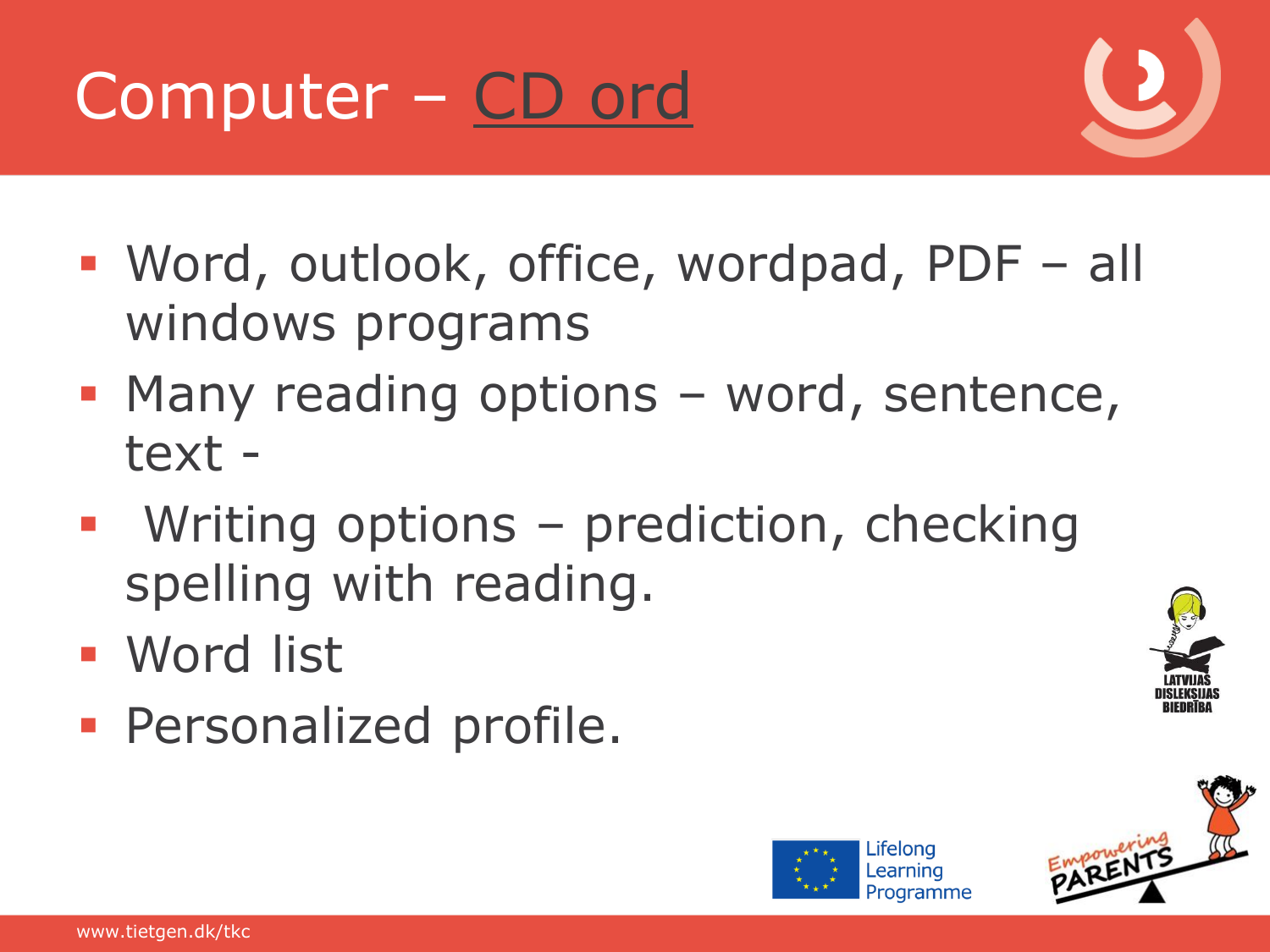





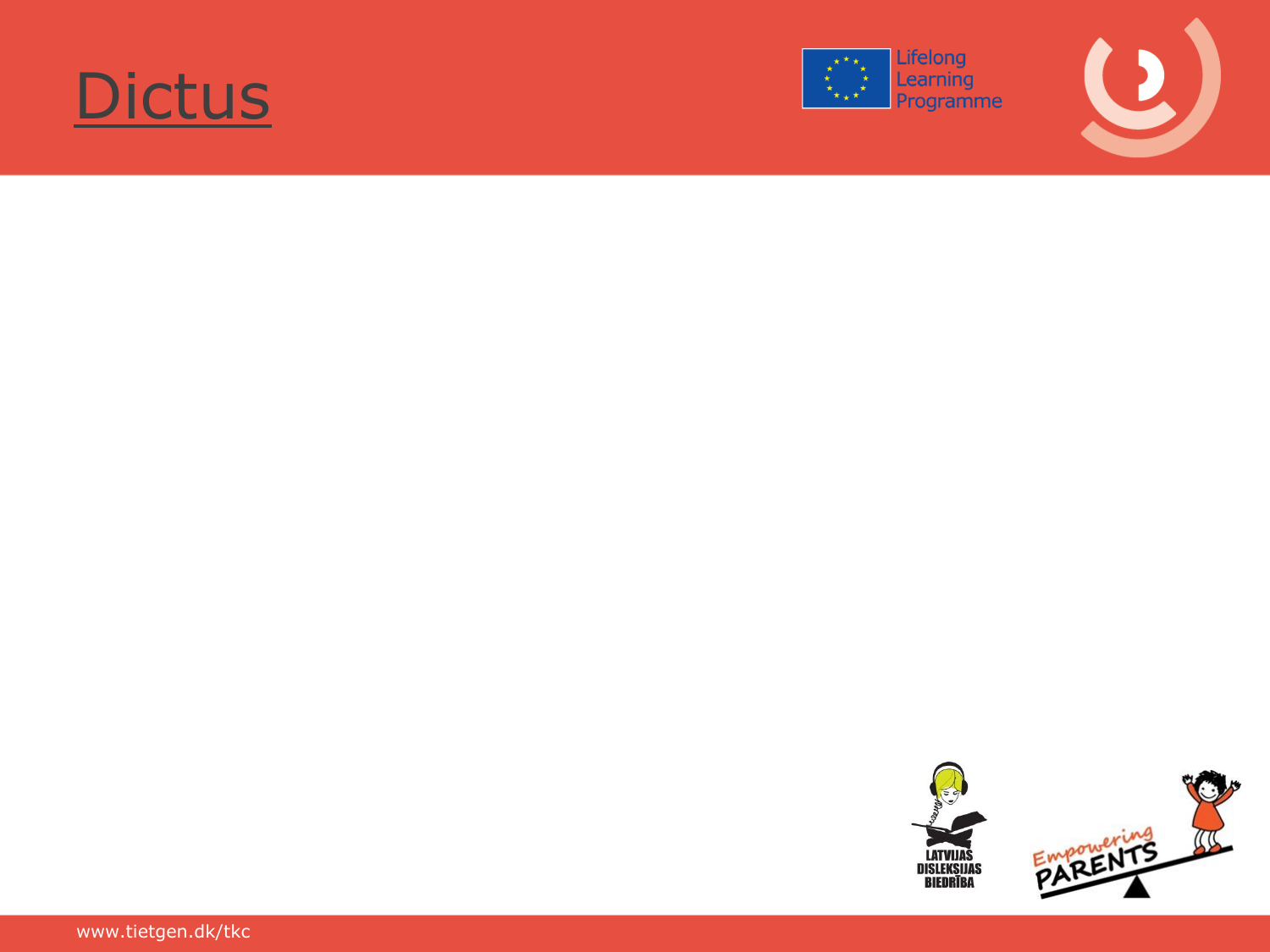





#### [Video presentation](https://www.youtube.com/watch?v=RijTRaZraMU)



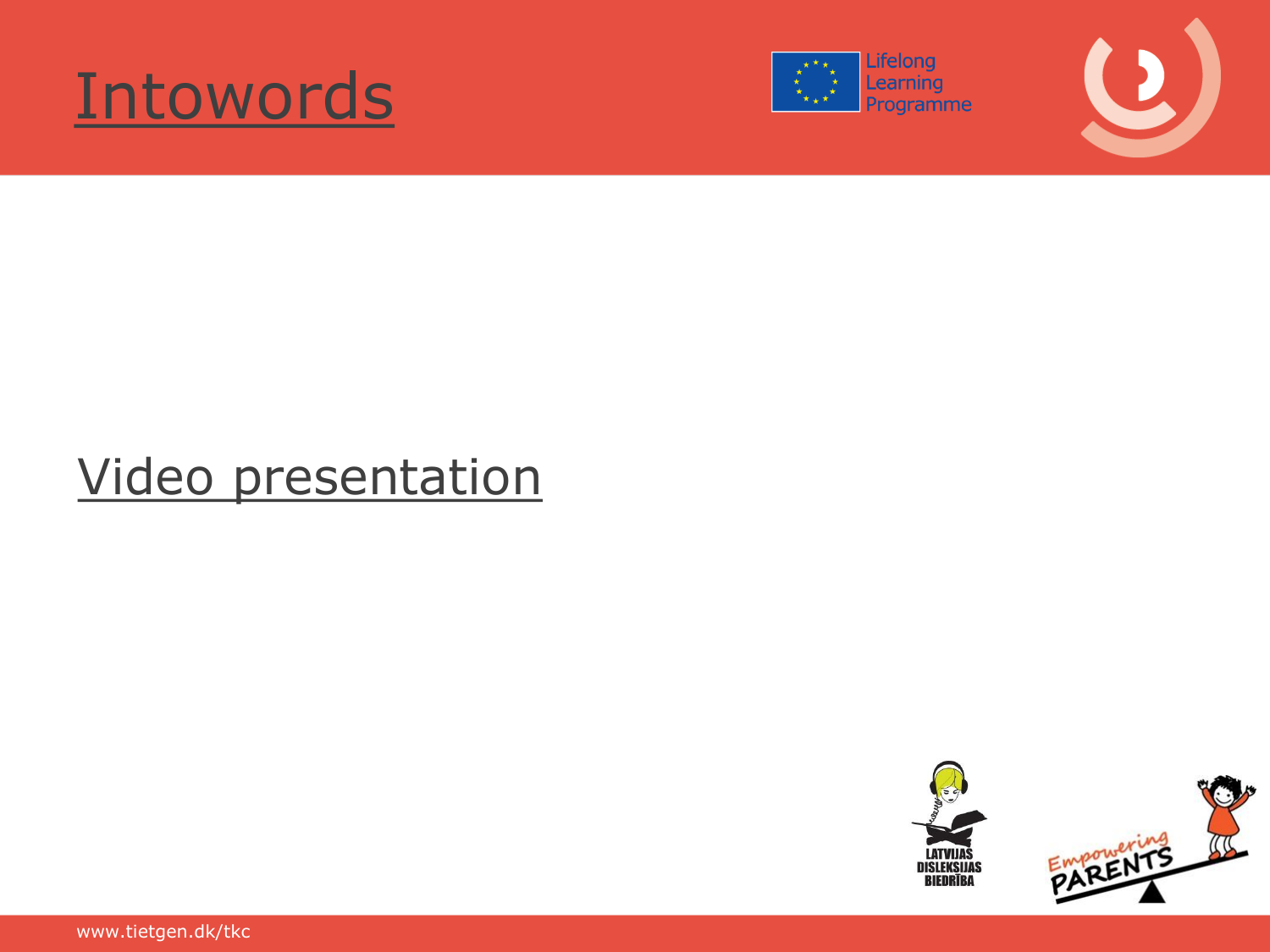





#### [Mobile112 \(possible](http://www.mobile112.info/Mobile112/Start.html) [to translate](http://www.mobile112.info/Mobile112/Start.html) [in Latvian\)](http://www.mobile112.info/Mobile112/Start.html)

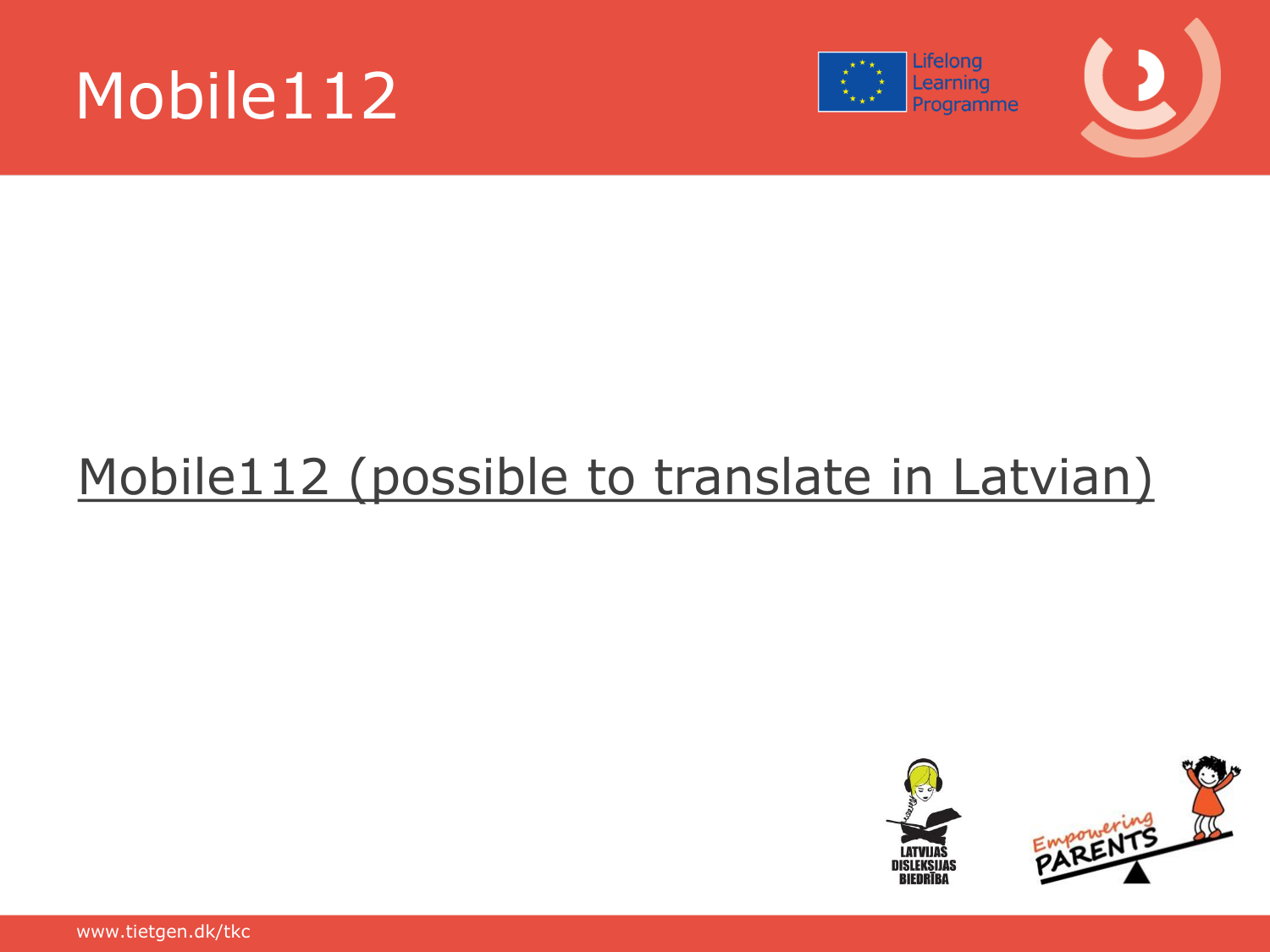#### The National Labour Market Authority



#### [Free ICT tools for one year](http://ams.dk/da/It/Borger-og-virkersomhedsvendt-it/Digitale-hjaelpevaerktoejer.aspx)



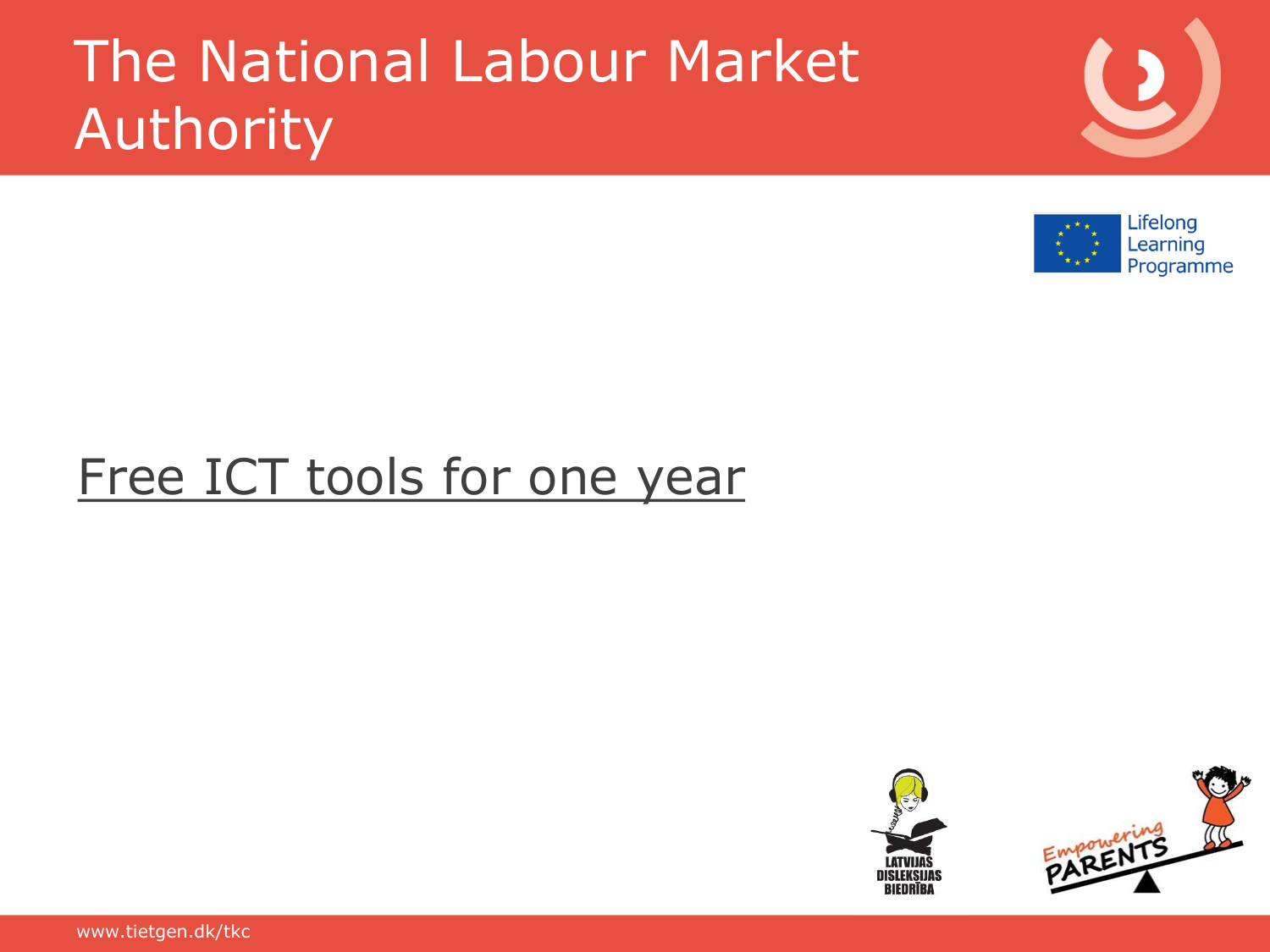# Inclusion and Accessibility

- ICT tools are **authorized** in almost all kinds of education from primary school to university
- Possibility of **digitalized tests/exams**
- Possibility of **digitalized teaching materials**



- **ICT tools are now accessible to almost** everybody
- **ICT tools are inclusive**, almost invisible



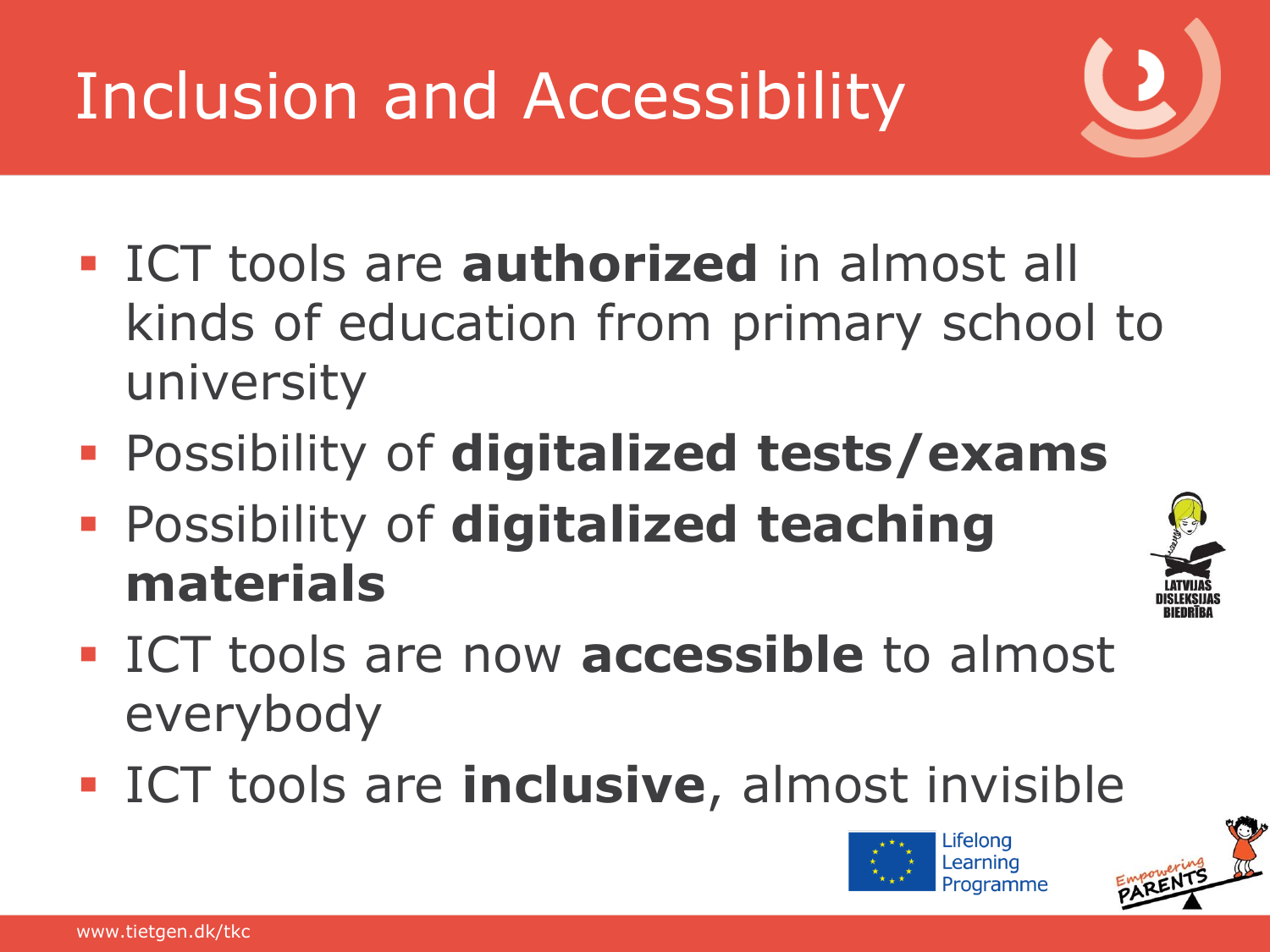#### provide necessary help.

 Teachers and study counselors **ignore dyslexics' rights** and how to receive support.

Schools have **too poor economy** to

- **Fast development of technology.**
- **Difficulties establishing ICT tools.**
- **Teachers are not always able to use and** teach in ICT tools.

# Limits of ICT tools





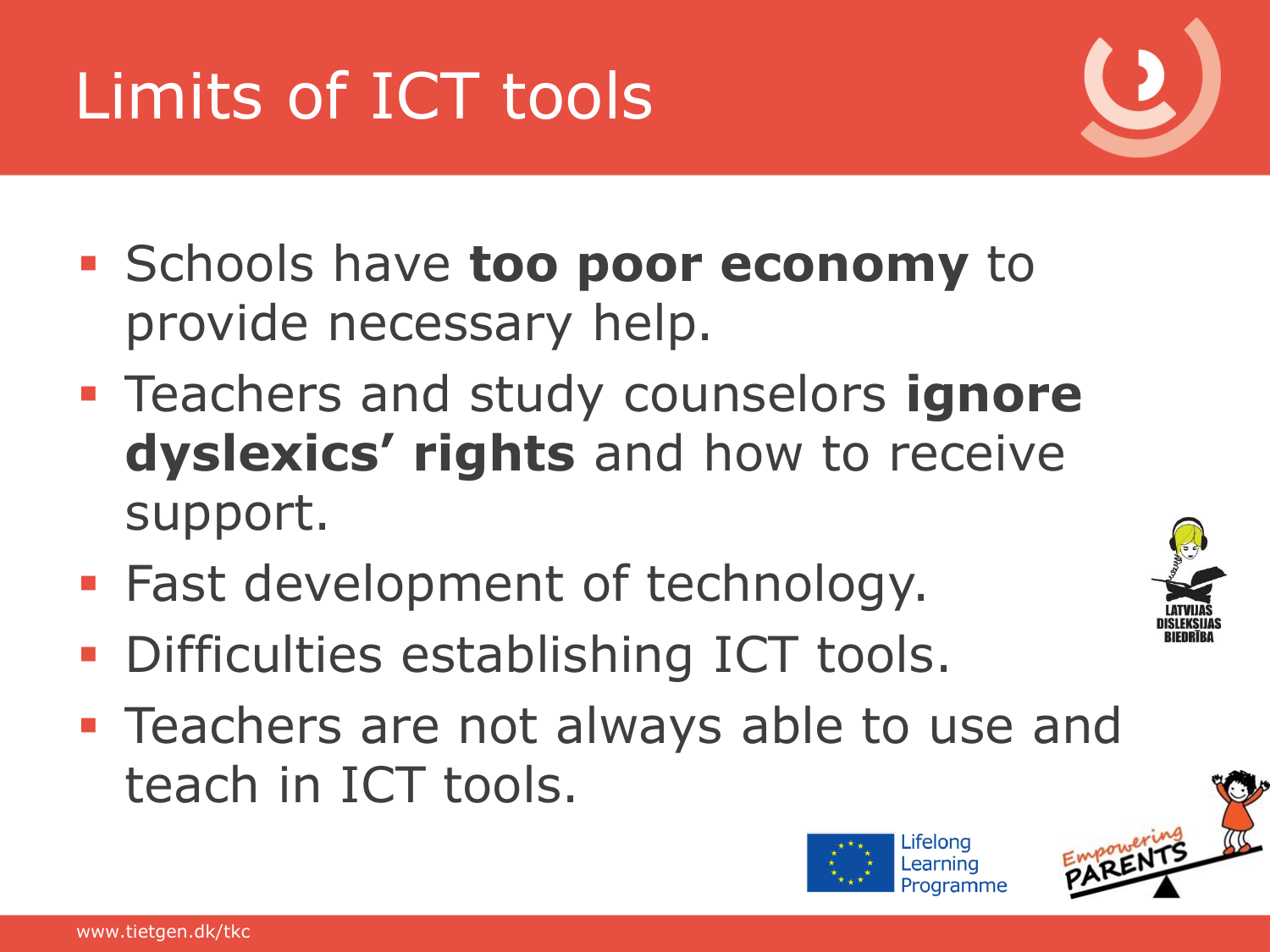



- **Change of mentalities: is it ok to use ICT,** is it cheating, is it real reading?
- **How to including ICT tools in special** pedagogy?



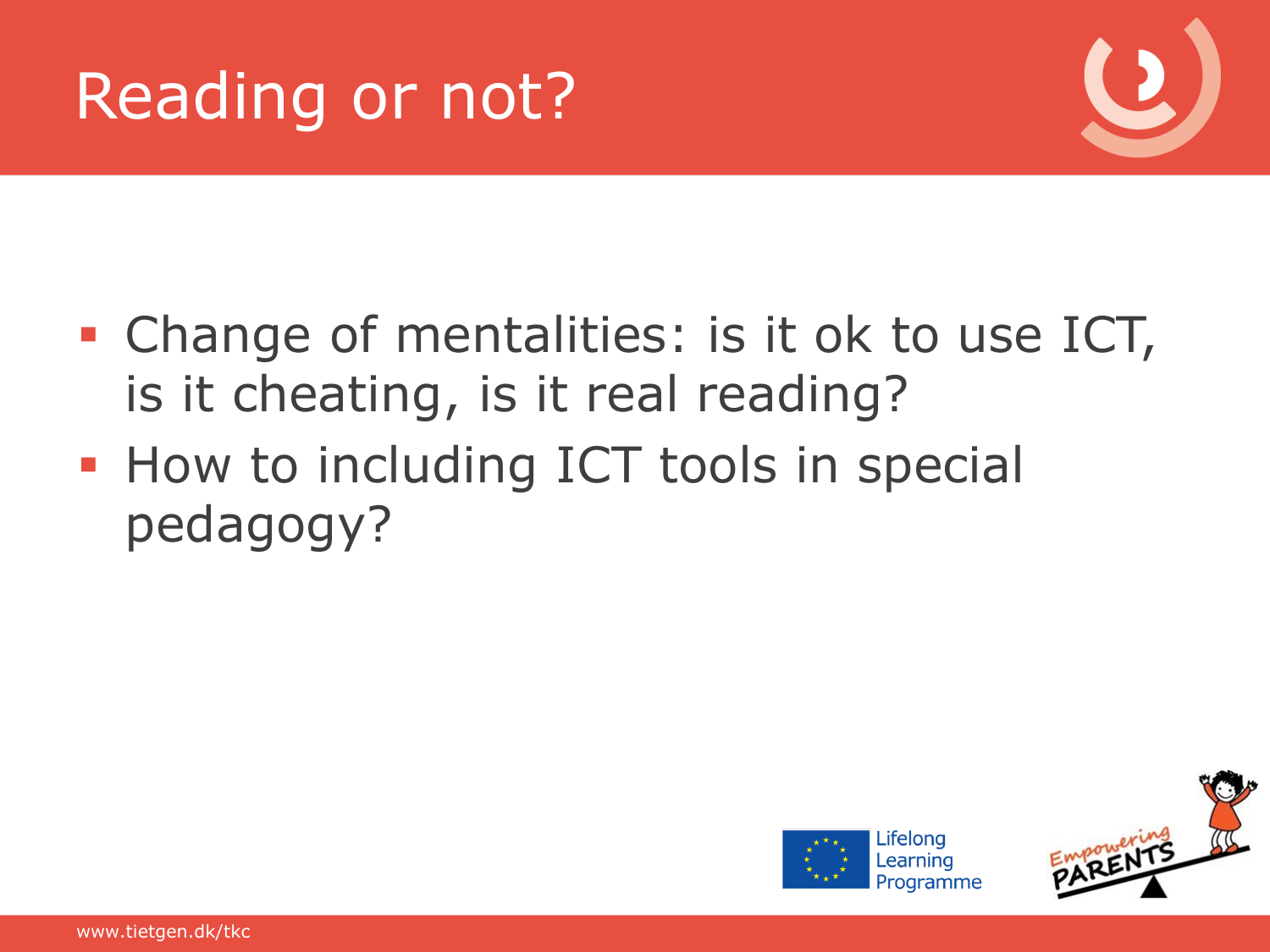## Conventional reading and writing







"Konventionel" Læsning og skrivning

Læse- og skriveundervisning





ERIK ARENDAL 2014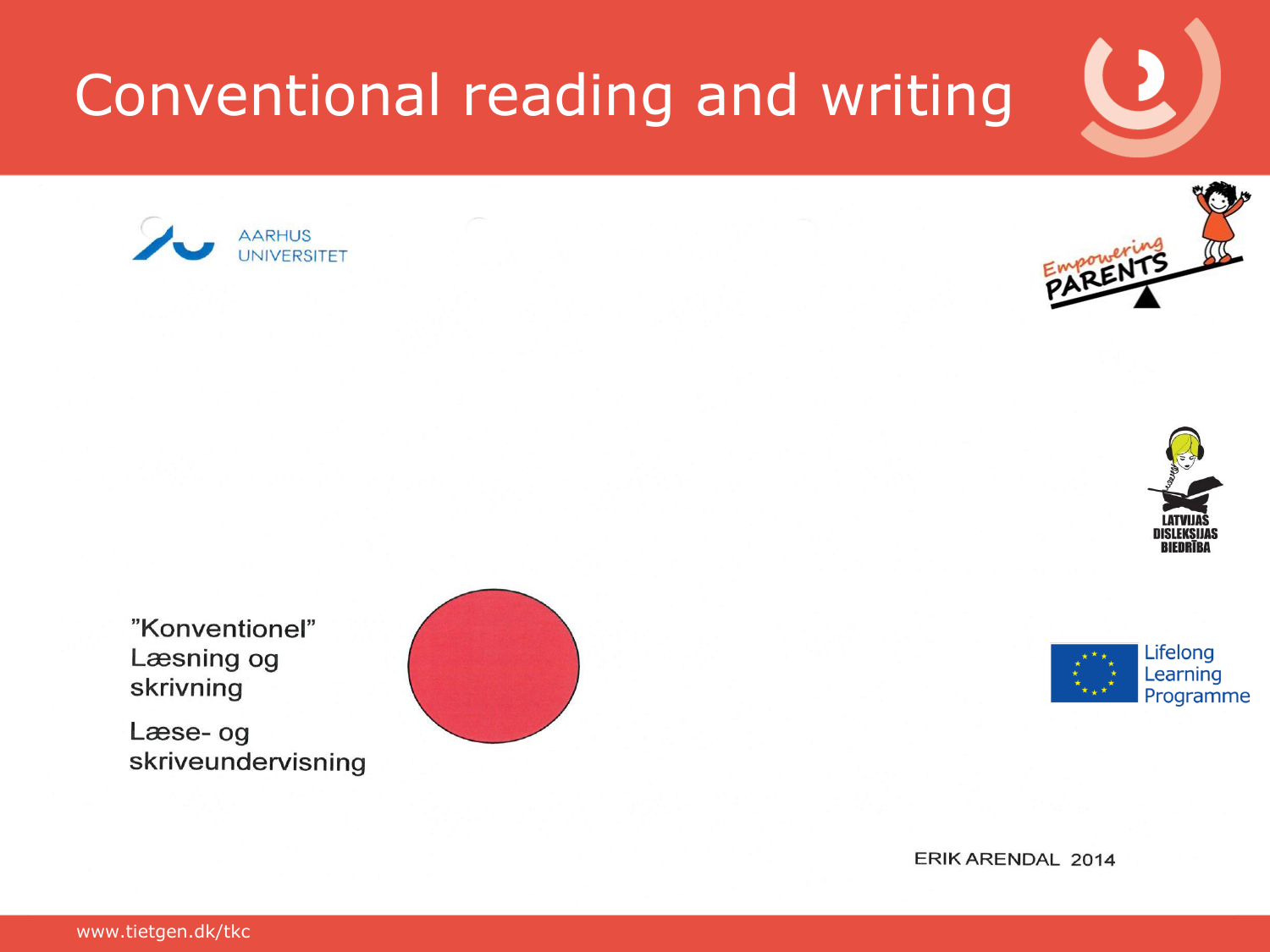#### Reading and writing technology





"Konventionel" Læsning og skrivning

Læse- og skriveundervisning



Læse- og skriveteknologi

Oplæsning, PC-læsning

Skrivehjælp, ordforslag og **Dictus** 





ERIK ARENDAL 2014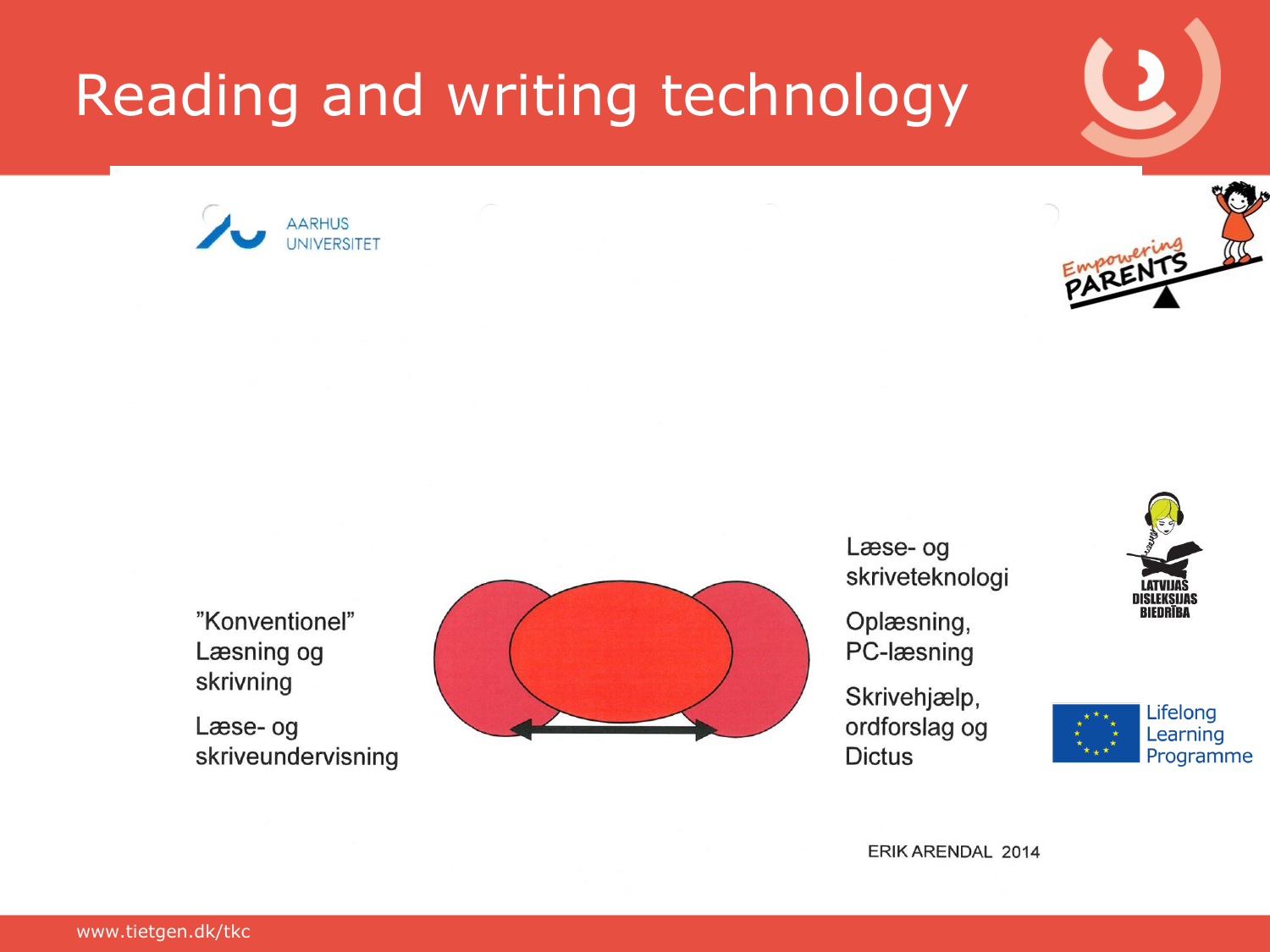# Inclusion: means and goal



ERIK ARENDAL 2014



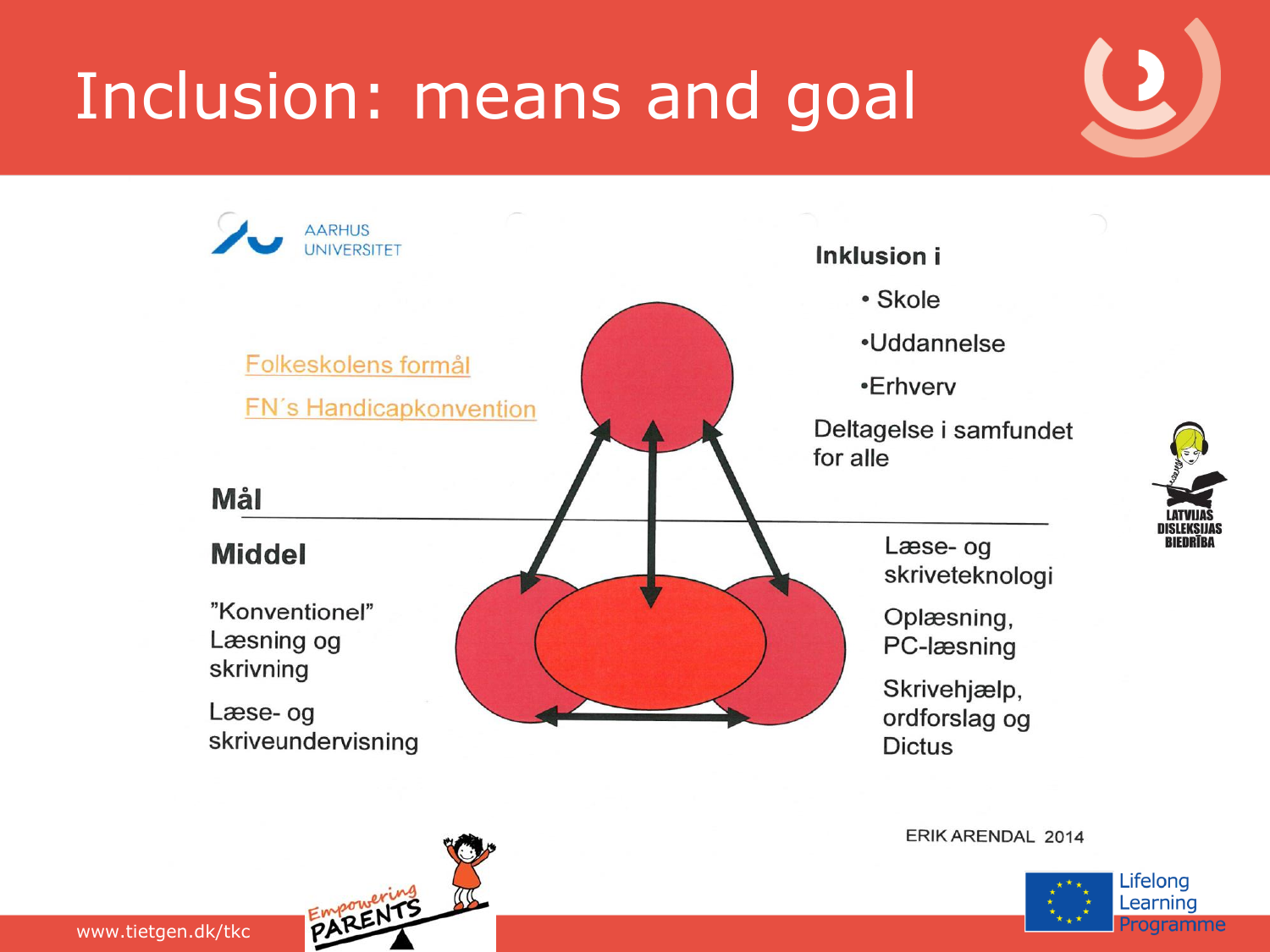# References Legislation

Municipal primary and lower secondary school's : <https://www.retsinformation.dk/Forms/R0710.aspx?id=145631#Kap1>

Consolidation Act of public school special education and other special educational assistance:

<https://www.retsinformation.dk/Forms/R0710.aspx?id=25013>

United Nations Convention on the Rights of Persons with Disabilities: <https://www.itu.int/net/itunews/issues/2009/06/38.aspx>

After primary school:

<http://www.hokbh.dk/hjaelpemidler/stoettelovgivning/Oversigt/#beskæftigelse>

Dyslexia education for adults:

<https://www.retsinformation.dk/Forms/R0710.aspx?id=25011>





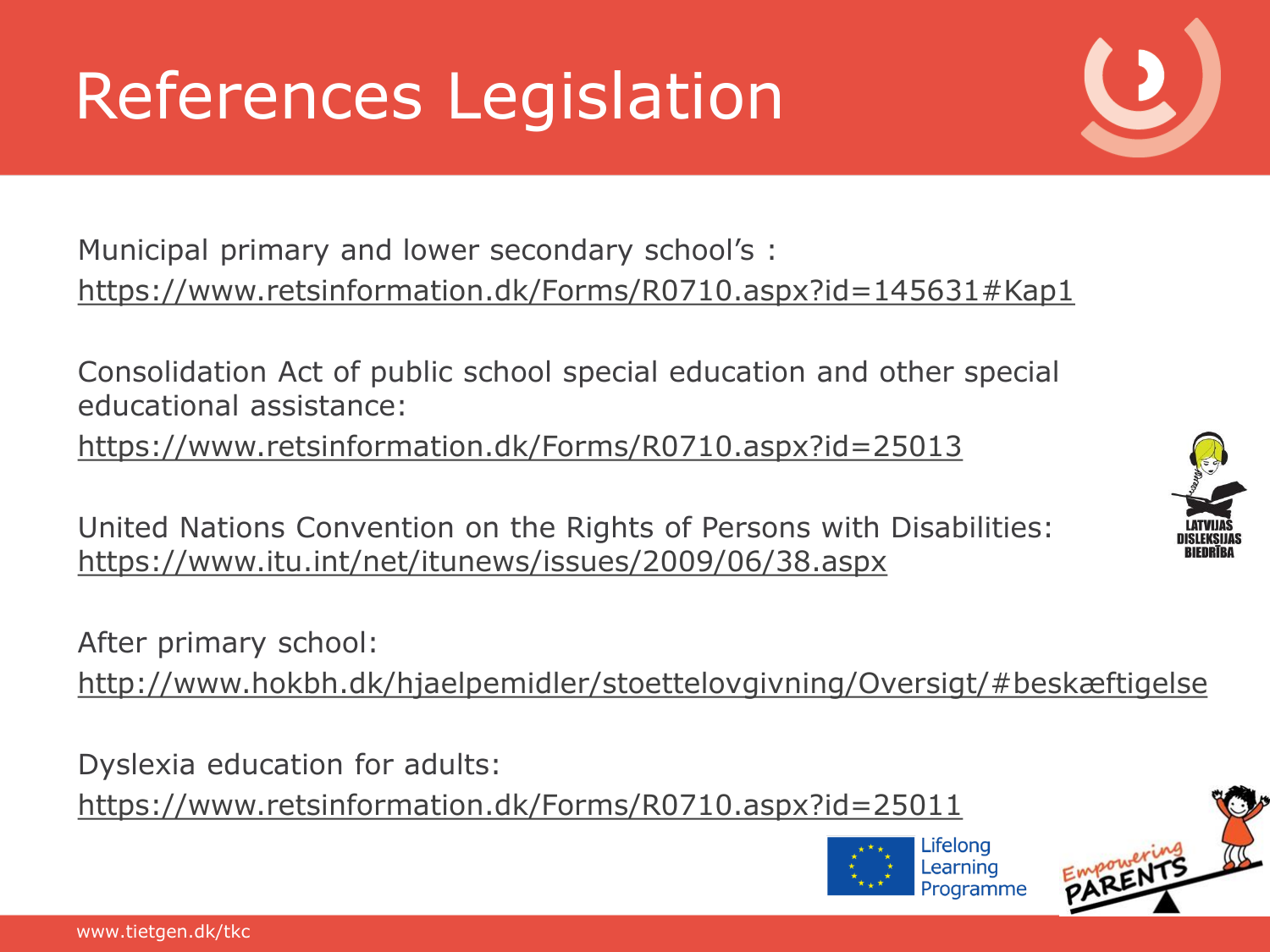# References Education + ICT

About ICT in primary school: [http://bolig.hmi.dk/media/upload/Hvordan\\_kan\\_folkeskolen\\_undervis](http://bolig.hmi.dk/media/upload/Hvordan_kan_folkeskolen_undervise_ordblinde_me.pdf) e ordblinde me.pdf

Erik Arendal's presentation: [http://ucl.dk/wp-content/uploads/gravity\\_forms/20-](http://ucl.dk/wp-content/uploads/gravity_forms/20-10c8da1765eebd9ac55c8367faf153ce/2014/03/Erik-Arendal-Fra-individuel-it-rygs%C3%A6k-til-l%C3%A6ringsredskab-for-alle-Marts.pdf) [10c8da1765eebd9ac55c8367faf153ce/2014/03/Erik-Arendal-Fra](http://ucl.dk/wp-content/uploads/gravity_forms/20-10c8da1765eebd9ac55c8367faf153ce/2014/03/Erik-Arendal-Fra-individuel-it-rygs%C3%A6k-til-l%C3%A6ringsredskab-for-alle-Marts.pdf)[individuel-it-rygs%C3%A6k-til-l%C3%A6ringsredskab-for-alle-](http://ucl.dk/wp-content/uploads/gravity_forms/20-10c8da1765eebd9ac55c8367faf153ce/2014/03/Erik-Arendal-Fra-individuel-it-rygs%C3%A6k-til-l%C3%A6ringsredskab-for-alle-Marts.pdf)[Marts.pdf](http://ucl.dk/wp-content/uploads/gravity_forms/20-10c8da1765eebd9ac55c8367faf153ce/2014/03/Erik-Arendal-Fra-individuel-it-rygs%C3%A6k-til-l%C3%A6ringsredskab-for-alle-Marts.pdf)

About the national test for students with difficulties: http://uvm.dk/~/media/UVM/Filer/Udd/Folke/PDF11/110921\_de\_nati onale\_test\_for\_elever\_med\_laesevanskeligheder.ashx



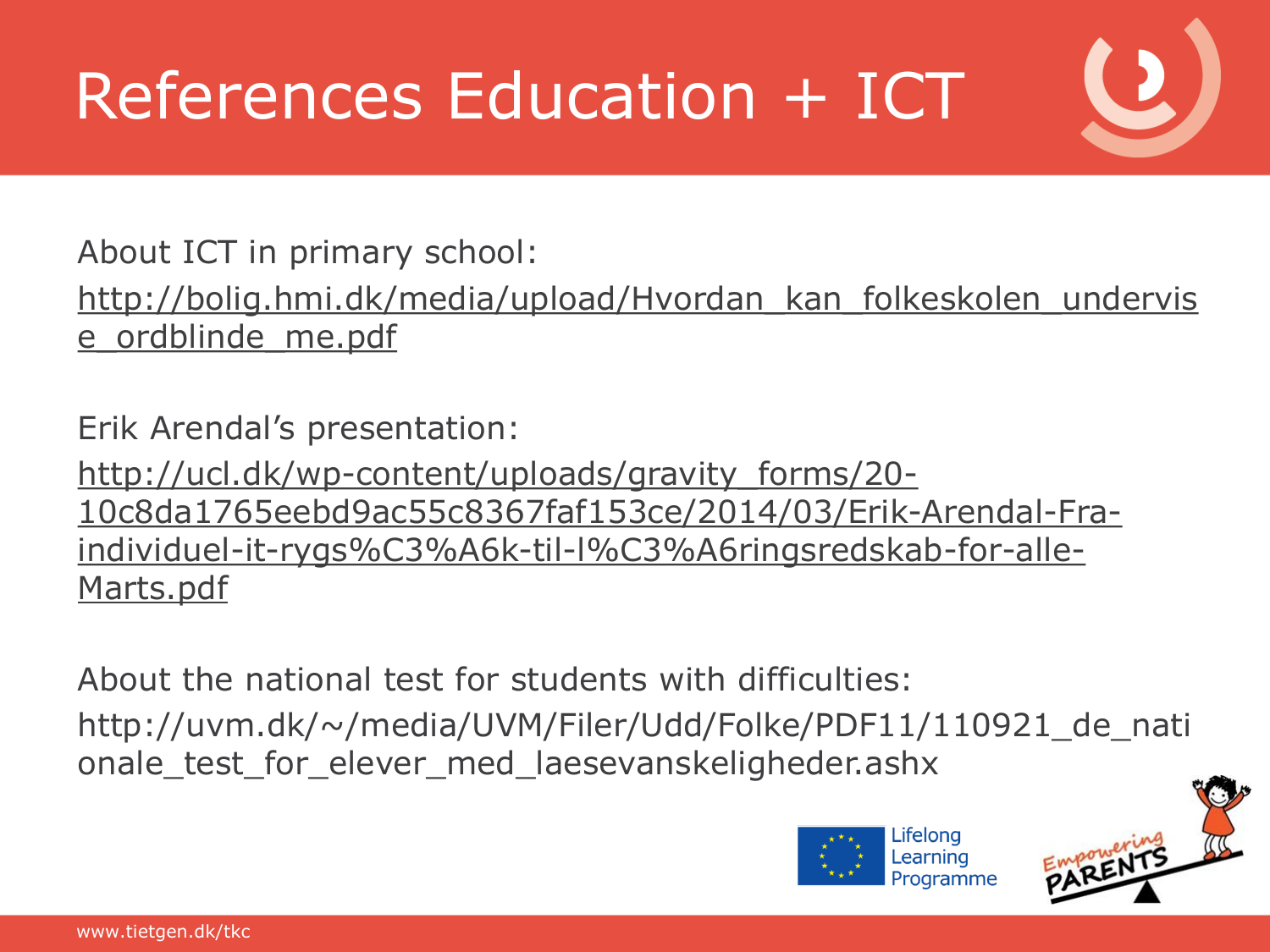# Referencer ICT tools

Dictus: http://dictus.dk/referencer.html

Intowords: [http://intowords.com](http://intowords.com/) [http://intowords.com/files/intowords\\_uk\\_pressrelease\\_dyslectics.pdf](http://intowords.com/files/intowords_uk_pressrelease_dyslectics.pdf)

Mobile112: <http://www.mobile112.info/Mobile112/Start.html> [https://www.youtube.com/watch?v=SbOHX8GjuHk&feature=player\\_e](https://www.youtube.com/watch?v=SbOHX8GjuHk&feature=player_embedded) [mbedded](https://www.youtube.com/watch?v=SbOHX8GjuHk&feature=player_embedded)

CD ord: <https://www.mv-nordic.com/dk/produkter/cd-ord>